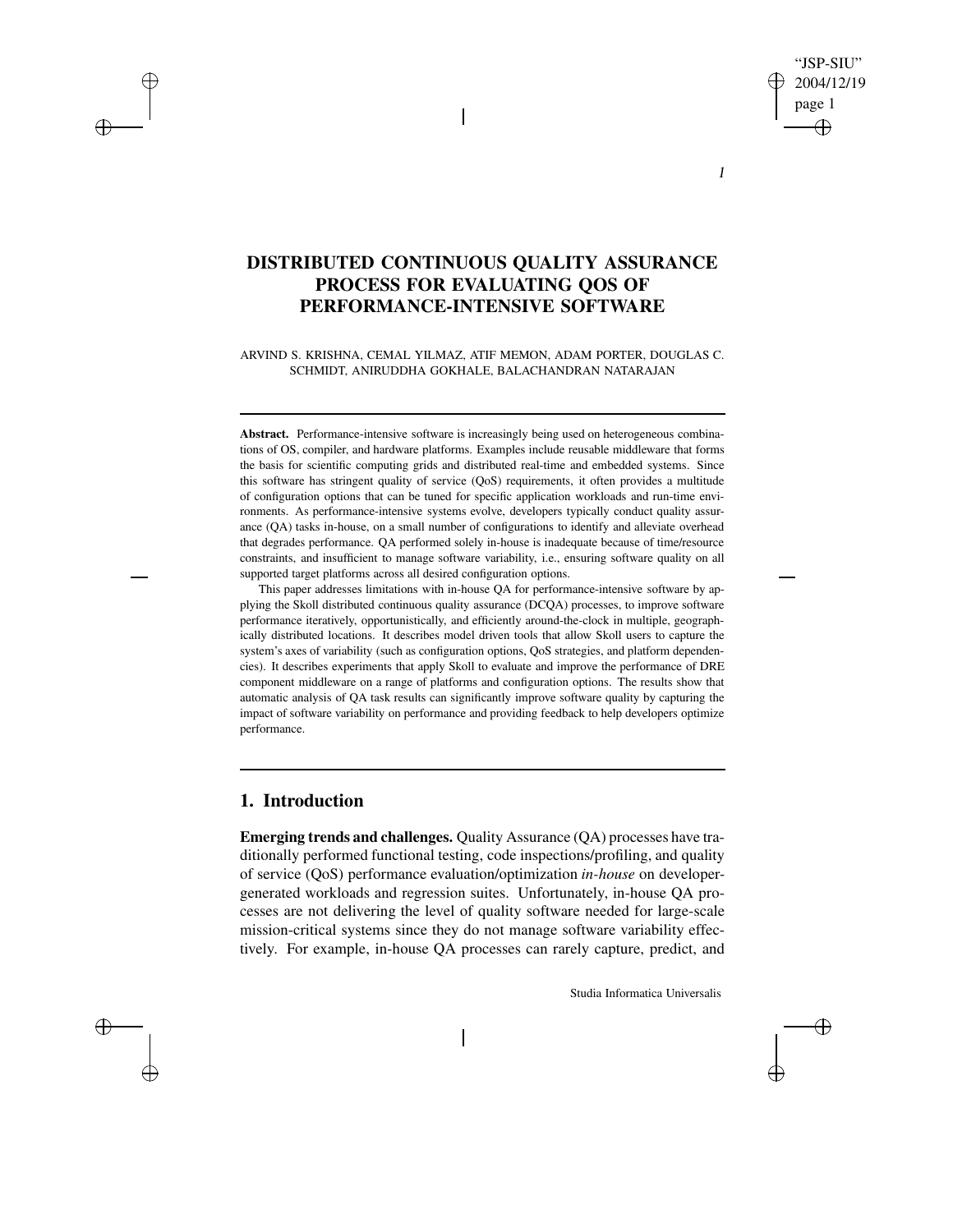recreate the run-time environment and usage patterns that will be encountered in the field on all supported target platforms across all desired configuration options. The deficiencies of in-house QA processes are particularly problematic for *performance-intensive software systems*. Examples of this type of software include high-performance scientific computing systems, distributed real-time and embedded (DRE) systems, and the accompanying systems software (*e.g.*, operating systems, middleware, and language processing tools).

 $\overline{\phantom{a}}$ 

To support the customizations demanded by users, reusable performanceintensive software often must (1) run on a variety of hardware/OS/compiler platforms and (2) provide a variety of options that can be configured at compileand/or run-time. For example, performance-intensivemiddleware, such as web servers (*e.g.*, Apache), object request brokers (*e.g.*, TAO), and databases (*e.g.*, Oracle) run on dozens of platforms and have dozen or hundreds of options, with each option being a configuration within the entire software configuration space. As software configuration spaces increase in size and software development resources decrease, it becomes infeasible to handle all QA activities in-house. For instance, developers may not have access to all the hardware, OS, and compiler platforms on which their reusable software artifacts will run. **Solution approach Distributed continuous QA processes and tools.** In response to the trends and challenges described above, developers and organizations have begun to change the processes they use to build and validate performance-intensive software. Specifically, they are moving towards more agile processes characterized by (1) decentralized development teams, (2) greater reliance on middleware component reuse, assembly, and deployment, (3) evolution-oriented development requiring frequent software updates, (4) product designs that allow extensive end-user customization, and (5) software repositories that help to consolidate and coordinate QA tasks associated with the other four characteristics outlined above. While these agile processes address key challenges with conventional QA approaches, they also create new challenges, *e.g.*, coping with frequent software changes, remote developer coordination, and exploding software configuration spaces.

To address the challenges with conventional and agile software QA processes, we have developed a distributed continuous quality assurance (DCQA) environment called Skoll (www.cs.umd.edu/projects/skoll)that supports around-the-world, around-the-clock QA on a computing grid provided by end-users and distributed development teams. The Skoll environment includes languages for modeling key characteristics of performance-intensive software configurations, algorithms for scheduling and remotely executing QA tasks, and analysis techniques that characterize software faults and QoS performance bottlenecks.

Studia Informatica Universalis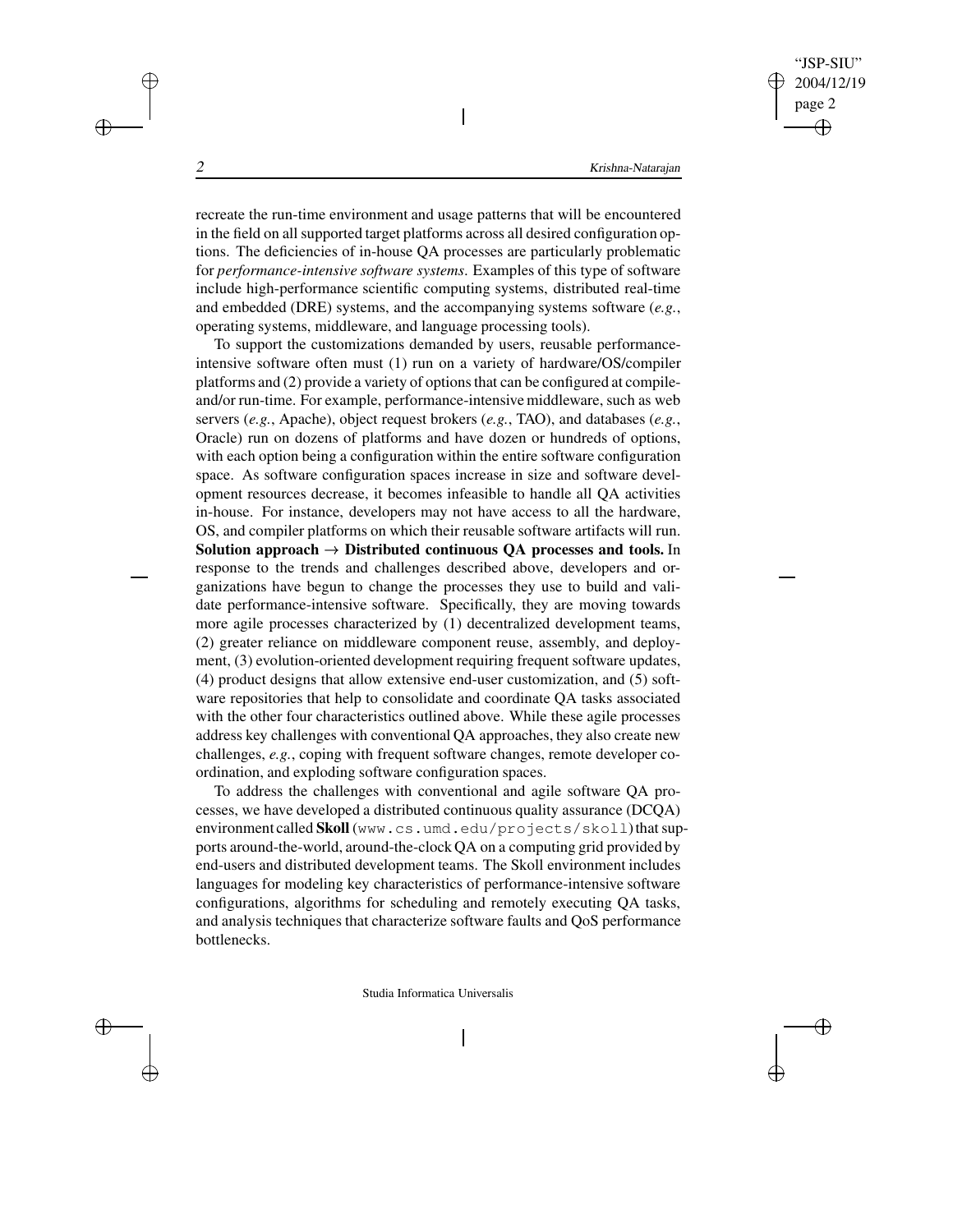"JSP-SIU" 2004/12/19 page 3

 $\oplus$ 

Our earlier publications[1] on Skoll described its structure and functionality and presented results from a feasibility study that applied Skoll tools and processes to ACE [2] and TAO [3], which are large (*i.e.*, over two million SLOC) reusable middleware packages targeted at performance-intensive software for DRE systems. Our initial work focused largely on building the Skoll infrastructure, which consisted of the languages, algorithms, mechanisms, and analysis techniques that tested the *functional correctness* of reusable software and its application to end-user systems.

 $\overline{\phantom{a}}$ 

This paper describes several other dimensions of DCQA processes and the Skoll environment: (1) *integrating model-based techniques with DCQA processes*, (2) *improving QoS as opposed to simply functional correctness*, and (3) *using Skoll to empirically optimize a system for specific run-time contexts*. At the heart of the Skoll work presented in this paper is *Benchmark Generation Modeling Language (BGML)* [4], which is Model-based toolsuite that applies generative model-based software techniques [5] to measure and optimize the QoS of reusable performance-intensive software configurations. BGML extends Skoll's earlier focus on functional correctness to address QoS issues associated with reusable performance-intensive software, *i.e.*, modeling and benchmarking interaction scenarios on various platforms by mixing and matching configuration options. By integrating BGML into the Skoll process, QoS evaluation tasks are performed in a feedback-driven loop that is distributed over multiple sites. Skoll tools analyze the results of these tasks and use them as the basis for subsequent evaluation tasks that are redistributed to the Skoll computing grid.

**Paper organization.** The remainder of this paper is organized as follows: Section 2 presents an overview of the Skoll DCQA architecture focusing on interactions between various components and services; Section 3 motivates and describes our model based meta-programmable tool (BGML), focusing on its syntactic and semantic modeling elements that help QA engineers to visually compose QA tasks for Skoll and its generative capabilities to the resolve accidental complexities associated with quantifying the impact of software variability on QoS; Section 4 reports the results of experiments using this model-based DCQA process on the CIAO QoS-enabled component middleware framework; and Section 5 presents concluding remarks and outlines future work.

 $^1$ BGML can be downloaded from www.dre.vanderbilt.edu/cosmic.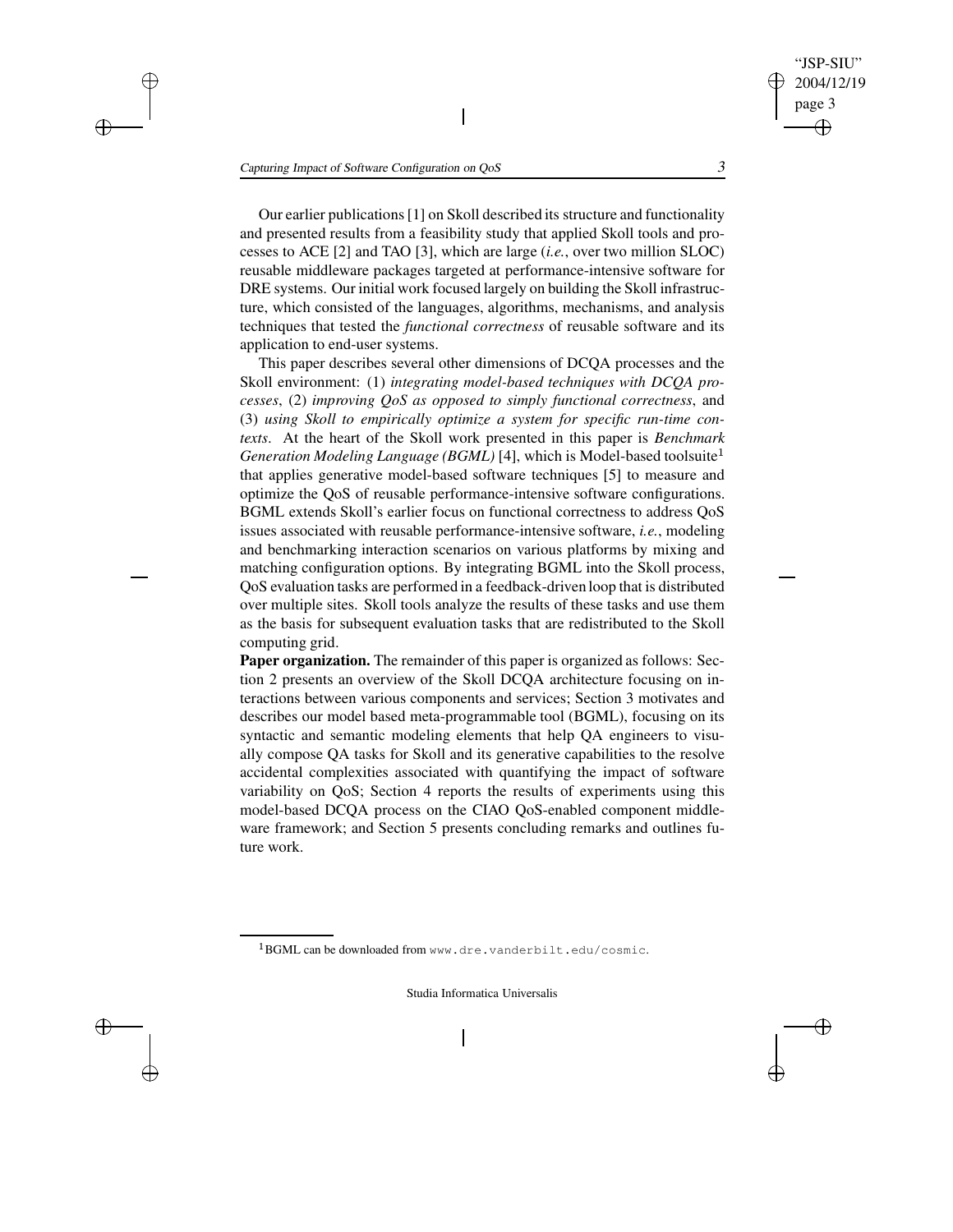# **2. Overview of the Structure and Functionality of Skoll**

To address limitations with in-house QA approaches, the Skoll project is developing and empirically evaluating feedback-driven processes, methods, and supporting tools for *distributed continuous QA*. In this approach software quality is improved – iteratively, opportunistically, and efficiently – around-the-clock in multiple, geographically distributed locations. To support distributed continuous QA processes, we have implemented a set of components and services called the *Skoll infrastructure*, which includes languages for modeling system configurations and their constraints, algorithms for scheduling and remotely executing tasks, and analysis techniques for characterizing faults.

 $\overline{\phantom{a}}$ 

The Skoll infrastructure performs its distributed QA tasks, such as testing, capturing usage patterns, and measuring system performance, on a grid of computing nodes. Skoll decomposes QA tasks into subtasks that perform part of a larger task. In the Skoll grid, computing nodes are machines provided by the core development group and volunteered by end-users. These nodes request work from a server when they wish to make themselves available. The remainder of this section describes the Skoll infrastructure and processes.

## **2.1. The Skoll Infrastructure**

Skoll QA processes are based on a client/server model. Clients distributed throughout the Skoll grid request *job configurations* (implemented as QA subtask scripts) from a Skoll server. The server determines which subtasks to allocate, bundles up all necessary scripts and artifacts, and sends them to the client. The client executes the subtasks and returns the results to the server. The server analyzes the results, interprets them, and modifies the process as appropriate, which may trigger a new round of job configurations for subsequent clients running in the grid.

At a lower level, the Skoll QA process is more sophisticated. QA process designers must determine (1) how tasks will be decomposed into subtasks, (2) on what basis and in what order subtasks will be allocated to clients, (3) how subtasks will be implemented to execute on a potentially wide set of client platforms, (4) how subtask results will be merged together and interpreted, (5) if and how should the process adapt on-the-fly based on incoming results, and (6) how the results of the overall process will be summarized and communicated to software developers. To support this process we've developed the following components and services for use by Skoll QA process designers (a comprehensive discussion appears in [1]):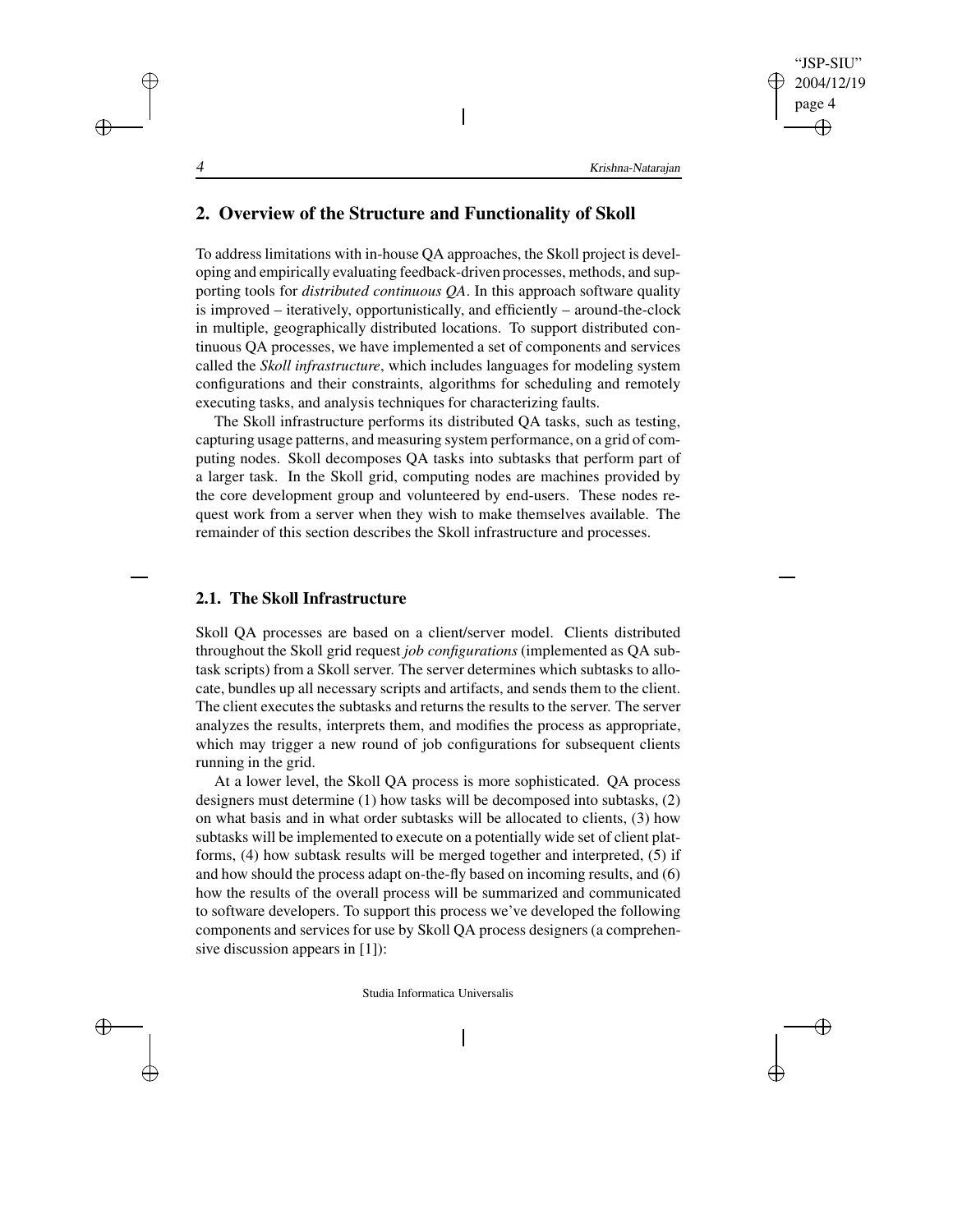"JSP-SIU"

**Configuration space model.** The cornerstone of Skoll is its formal model of a DCQA process' configuration space, which captures all valid configurations for QA subtasks. This information is used in planning the global QA process, for adapting the process dynamically, and aiding in analyzing and interpreting results.

 $\overline{\phantom{a}}$ 

**Intelligent Steering Agent.** A novel feature of Skoll is its use of an *Intelligent Steering Agent* (ISA) to control the global QA process by deciding which valid configuration to allocate to each incoming Skoll client request. The ISA treats configuration selection as an AI planning problem. For example, given the current state of the global process including the results of previous QA subtasks (*e.g.*, which configurations are known to have failed tests), the configuration model, and metaheuristics (*e.g.*, nearest neighbor searching), the ISA will chose the next configuration such that process goals (*e.g.*, evaluate configurations in proportion to known usage distributions) will be met.

**Adaptation strategies.** As QA subtasks are performed by clients in the Skoll grid, their results are returned to the ISA, which can learn from the incoming results. For example, when some configurations prove to be faulty, the ISA can refocus resources on other unexplored parts of the configuration space. To support such dynamic behavior, Skoll QA process designers can develop customized *adaptation strategies* that monitor the global QA process state, analyze it, and use the information to modify future subtask assignments in ways that improve process performance.

#### **2.2. Skoll in Action**

At a high level, the Skoll process is carried out as shown in Figure 1.

**1.** Developers create the configuration model and adaptation strategies. The ISA automatically translates the model into planning operators. Developers create the generic QA subtask code that will be specialized when creating actual job configurations.

**2.** A *user* requests Skoll client software via the registration process described earlier. The user receives the Skoll client software and a configuration template. If a user wants to change certain configuration settings or constrain specific options he/she can do so by modifying the configuration template.

**3.** A Skoll client periodically (or on-demand) requests a job configuration from a Skoll server.

**4.** The Skoll server queries its databases and the user-provided configuration template to determine which configuration option settings are fixed for that user and which must be set by the ISA. It then packages this information as a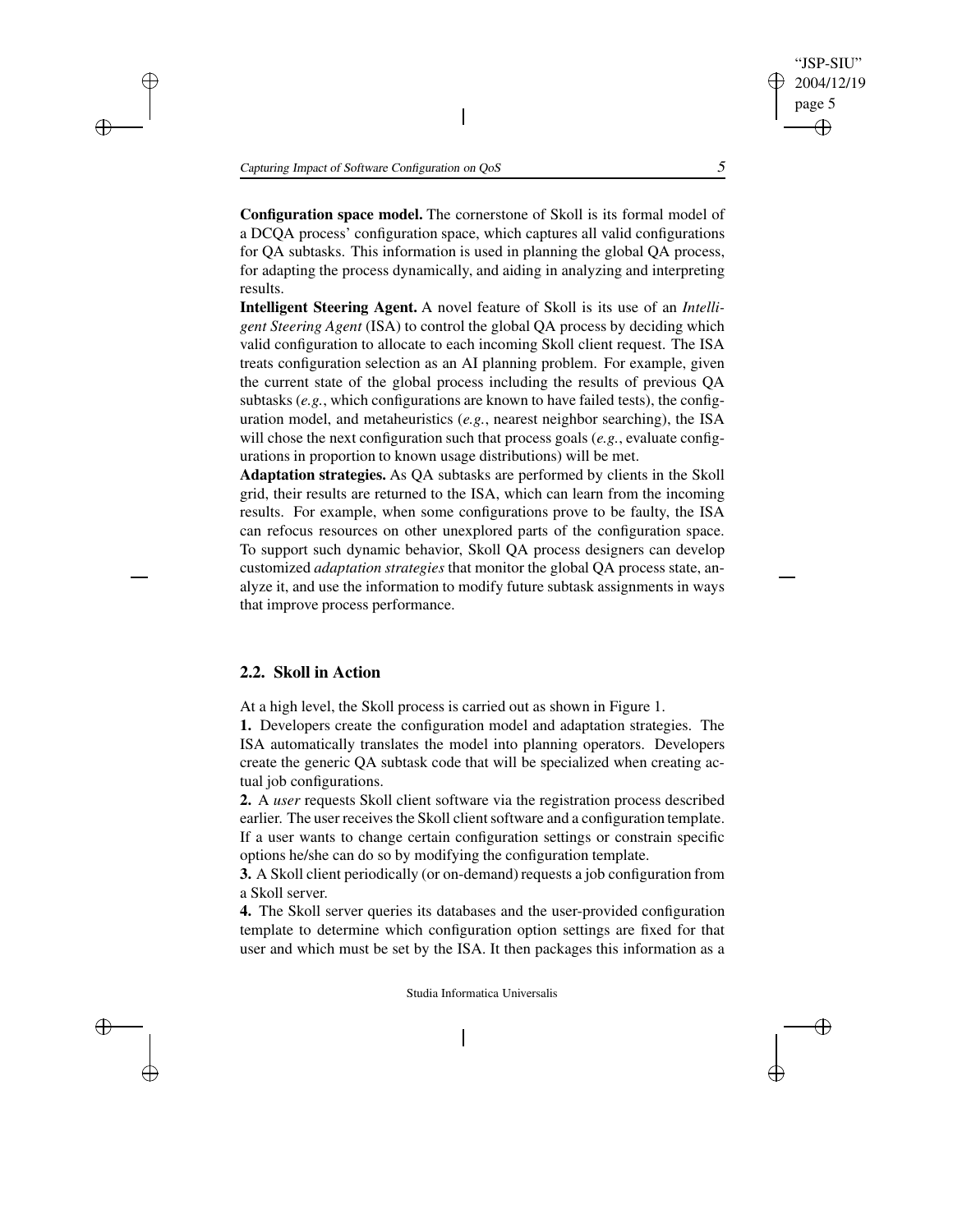

Æ



 $\mathbf{I}$ 



planning goal and queries the ISA. The ISA generates a plan, creates the job configuration and returns it to the Skoll client.

**5.** A Skoll client invokes the job configuration and returns the results to the Skoll server.

**6.** The Skoll server examines these results and invokes all adaptation strategies. These update the ISA operators to adapt the global process.

**7.** The Skoll server prepares a *virtual scoreboard* that summarizes subtask results and the current state of the overall process. This scoreboard is updated periodically and/or when prompted by developers.

# **3. Enhancing Skoll with a Model-based QoS Improvement Process**

Reusable performance-intensive software is often used by applications with stringent QoS requirements, such as low latency and bounded jitter. The QoS of reusable performance-intensive software is influenced heavily by factors such as the configuration options set by end-users and characteristics of the

Studia Informatica Universalis

 $\overline{\phantom{a}}$ 

 $\bigoplus$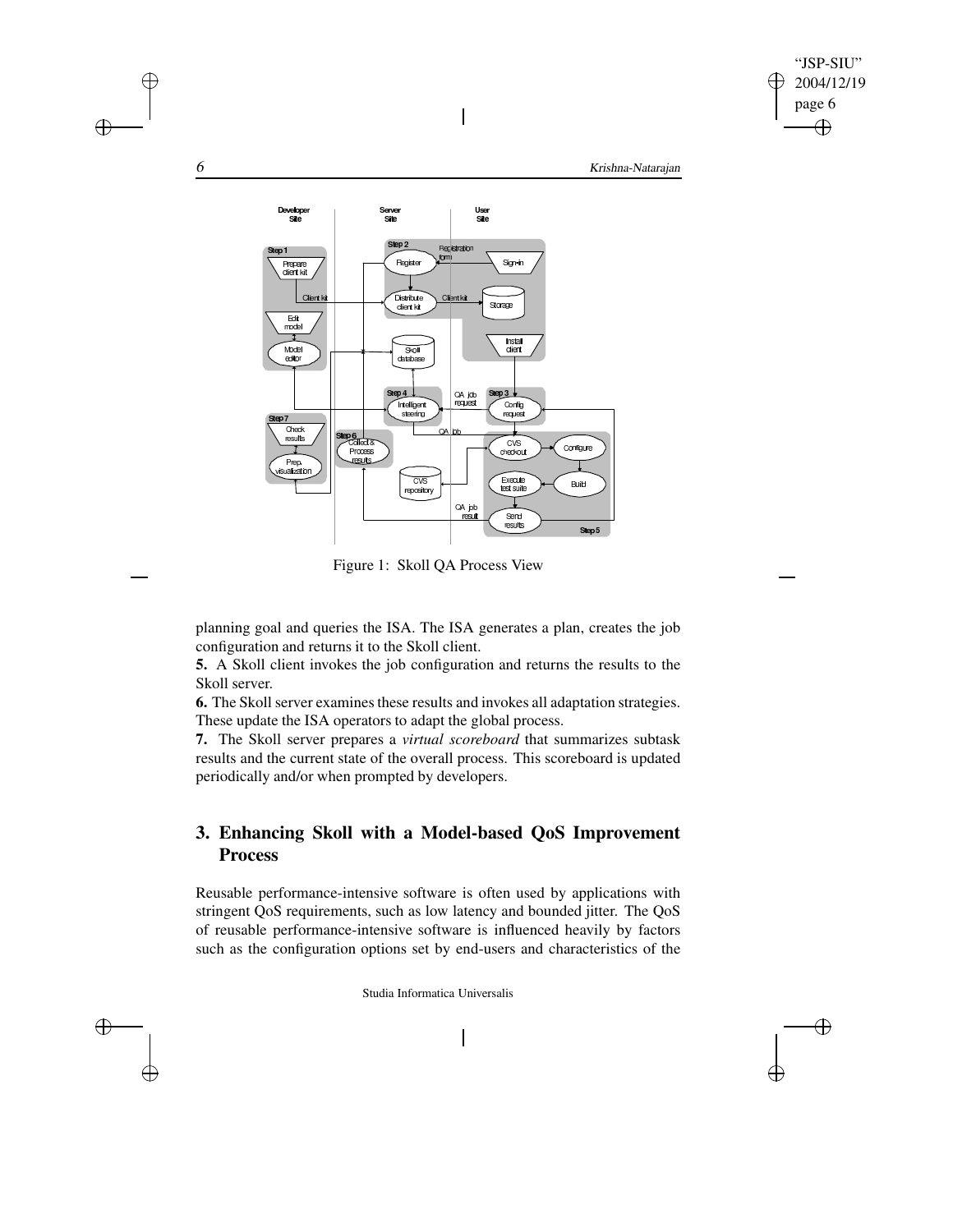underlying platform. Managing these variable platform aspects effectively requires a QA processthat can precisely pinpoint the consequences of mixing and matching configuration options on various platforms. In particular, such a QA process should resolve the following forces: (1) Minimize the time and effort associated with testing various configuration options on particular platforms, and (2) Provide a framework for seamless addition of new test configurations corresponding to various platform environment and application requirement contexts.

 $\overline{\phantom{a}}$ 

In our initial Skoll approach, creating a benchmarking experiment to measure QoS properties required QA engineers to write (1) the header files, source code, that implement the functionality, and (2) the configuration and script files that tune the underlying ORB and automate running tests and output generation, Our experience during our initial feasibility study [1] revealed how tedious and error-prone this process was since it required multiple manual steps to generate benchmarks, thereby impeding productivity and quality in the QA process. The remainder of this section describes how we have applied modelbased techniques [5] to resolve forces 1 and 2 outlined earlier.

### **3.1. Model Driven Approach for Evaluating QoS**

To overcome the limitations with manually developing custom benchmarking suites described earlier, we have used MDD techniques to develop the *Benchmark Generation Modeling Language* (BGML) [4]. BGML provides visual representations for defining entities (components), their interactions (operations and events) and QoS metrics (latency, throughput and jitter). Further, the visual representations themselves are customizable for different domains. BGML has been tailored towards evaluating the QoS of implementations of the CORBA Component Model (CCM) [6] .

#### **3.1.1. BGML overview**

BGML is built atop the Generic Modeling Environment (GME) [7], which provides a meta-programmable framework for creating domain-specific modeling languages and generative tools. GME is programmed via *meta-models* and *model interpreters*. The meta-models define modeling languages called paradigms that specify allowed modeling elements, their properties, and their relationships. Model interpreters associated with a paradigm can also be built

Studia Informatica Universalis

"JSP-SIU" 2004/12/19 page 7

<sup>&</sup>lt;sup>2</sup>We focus on CCM in our work since it is standard component middleware that is targeted for the QoS requirements of DRE systems. As QoS support for other component middleware matures we will enhance our modeling tools and DCQA processes to integrate them.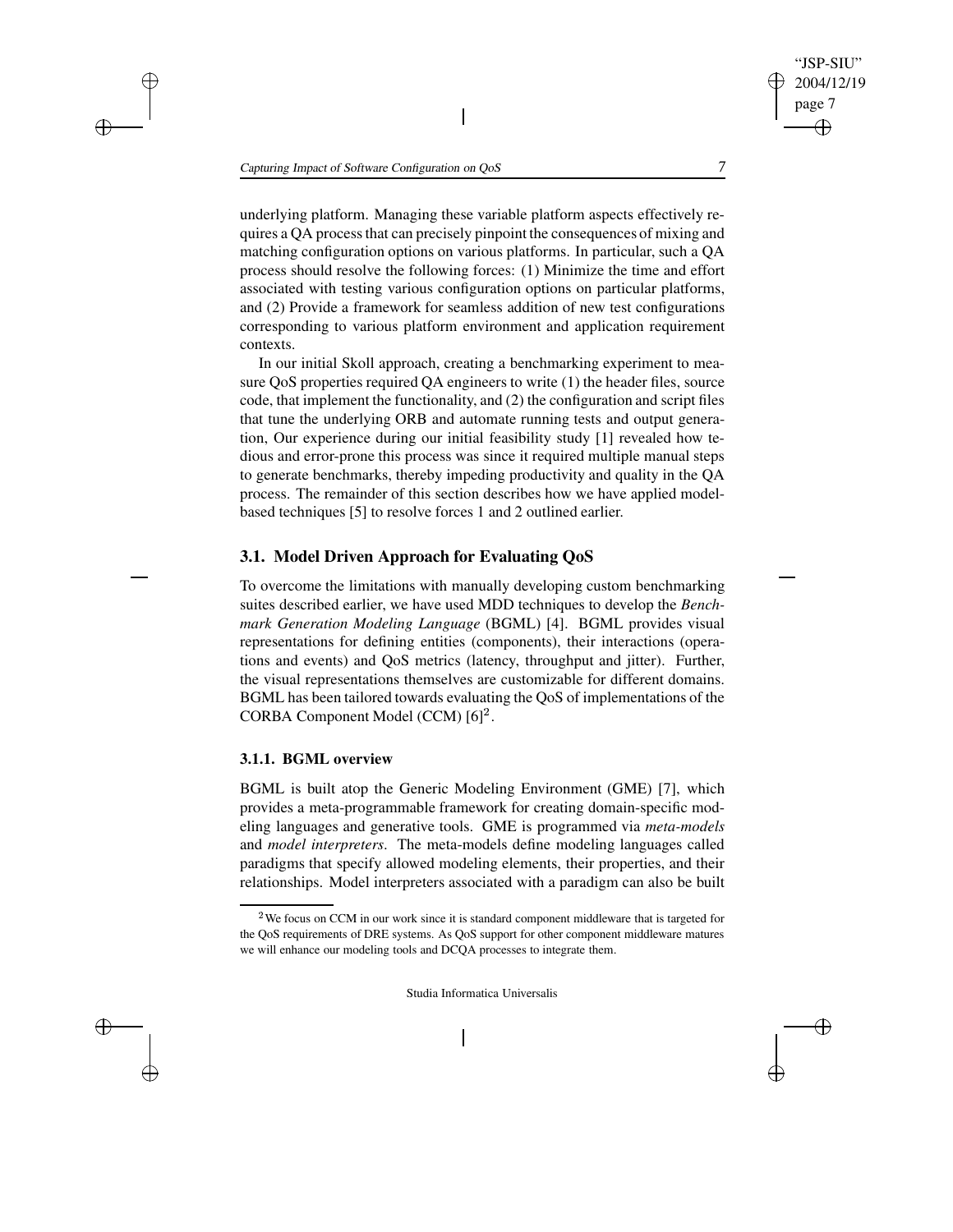to traverse the paradigm's modeling elements, performing analysis and generating code.

 $\overline{\phantom{a}}$ 

BGML captures key QoS evaluation concerns of performance-intensivemiddleware. Middleware/application developers can use BGML to graphically model interaction scenarios of interest. Given such a model, BGML then generates most of the code needed to run experiments, including scripts that start daemon processes, launch components on various distributed system nodes, run the benchmarks, and analyze/display the results. BGML allows CCM users to:

- 1. Model interaction scenarios between CCM components using varied configuration options, *i.e.*, capture software variability in higher-level models rather than in lower-level source code.
- 2. Automate benchmarking code generation to systematically identify performance bottlenecks based on mixing and matching configurations.
- 3. Generate control scripts to distribute and execute the experiments to users around the world to monitor QoS performance behavior in a wide range of execution contexts.
- 4. Evaluate and compare CCM implementation performances in a highly automated way the overhead that CCM implementations impose above and beyond CORBA 2.x implementations based on the DOC model.
- 5. Enable comparison of CCM implementations using key metrics, such as throughput, latency, jitter, and other QoS criteria.

With BGML, QA engineers graphically model possible interaction scenarios. Given a model, BGML generates the scaffolding code needed to run the experiments. This typically includes Perl scripts that start daemon processes, spawn the component server and client, run the experiment, and display the required results. BGML is built on top of the Generic Modeling Environment (GME) [7], which provides a meta-programmable framework for creating domain-specific modeling languages and generative tools. GME is programmed via *meta-models* and *model interpreters*. The meta-models define modeling languages called paradigms that specify allowed modeling elements, their properties, and their relationships. Model interpreters associated with a paradigm can also be built to traverse the paradigm's modeling elements, performing analysis and generating code.

#### **3.1.2. BGML model elements**

To capture QoS evaluation concerns of different component middleware solutions, the BGML provides:

 **Build elements** such as project, workspace, resources and implementation artifact that can be used to represent projects and their dependencies

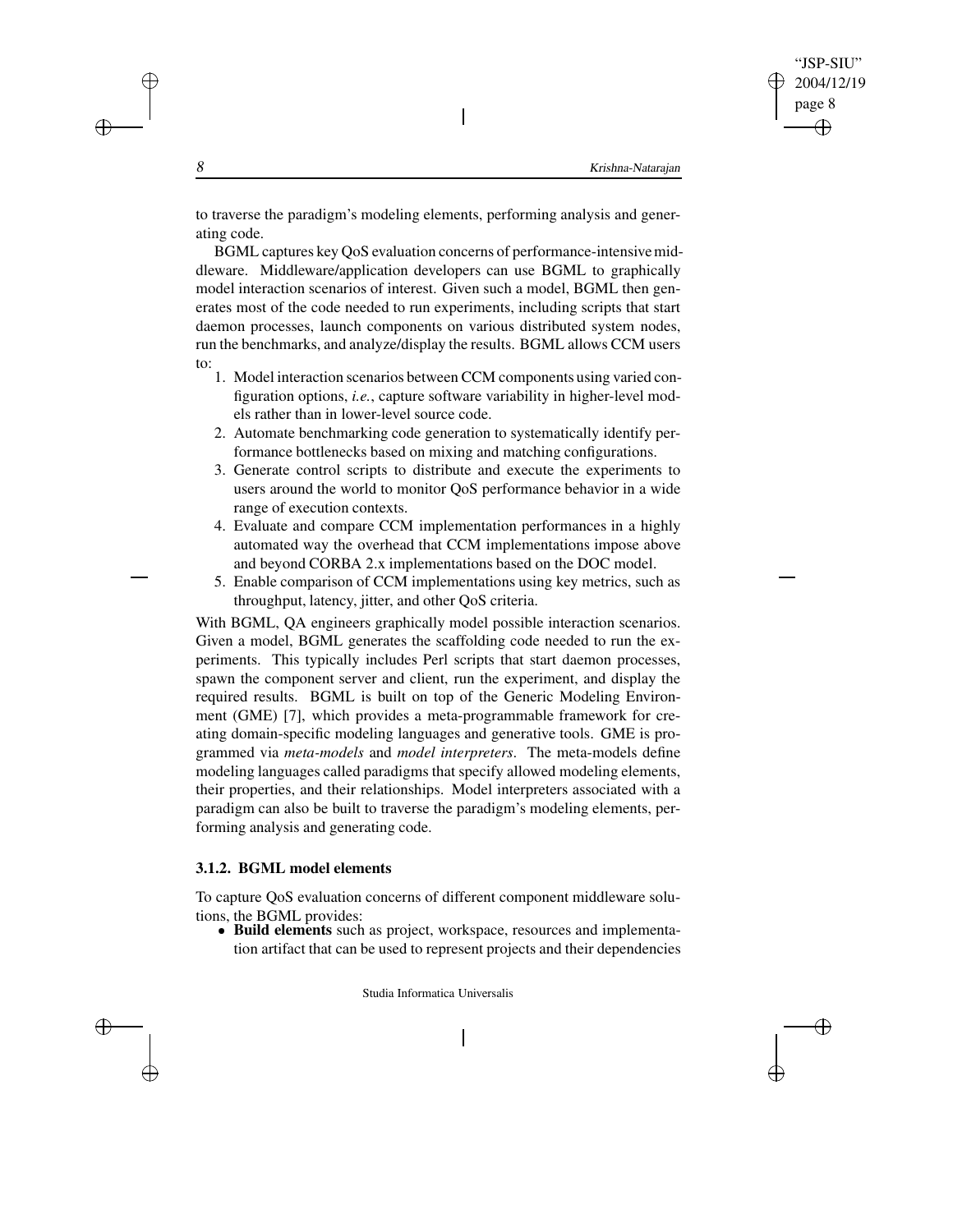$\overline{\phantom{a}}$ 

such as DLLs, shared objects. For example, the projects modeled can be mapped to Visual Studio project files (Windows platforms) or onto GNUMake/Make files (\*NIX platforms). The build commands can be used to represent compilers for different platforms such as gcc, g++ and ant.

- **Test elements** such as operations, return-types, latency and throughput that can be used to represent generic operation or a sequence or operation steps and associate functional QoS properties with them. For example, the operation signature (name, input parameters and return-type) can be used to generate platform specific benchmarking code via language mappings (C++/Java) during the interpretation process.
- **Workload elements** such as tasks and task-set that can be used to model and simulate background load present during the experimentation process. These workload elements are then mapped to individual platform specific code in the interpretation process.

A benchmark in BGML consists of capturing latency, throughput and jitter associated with a two way operation/event communication between two CORBA components. In particular, the following are the two steps required to generate a benchmark using BGML:

**Step 1. Modeling component interaction scenarios.** This first step in our process involves using PICML [8] to visually represent the interfaces of the components, their interconnections, and their dependencies on external libraries and artifacts. The PICML tool which is part of the CoSMIC tool chain supports visual modeling of components, ports, interfaces, and operations.

**Step 2. Benchmark construction.** Use BGML MDD tool to model the test, *i.e.*, associate latency/throughput characteristics with the component operations that are to be empirically evaluated to determine the right configurations. Then use BGML's model interpreters to generate the testsuite for evaluating the QoS delivered to the DRE system by the middleware configuration. This step involves the generation of the build, benchmarking and script code code from higher level models to run the experiment. Figure 2 depicts how a latency metric was associated with a twoway CORBA operation.





Studia Informatica Universalis



"JSP-SIU" 2004/12/19 page 9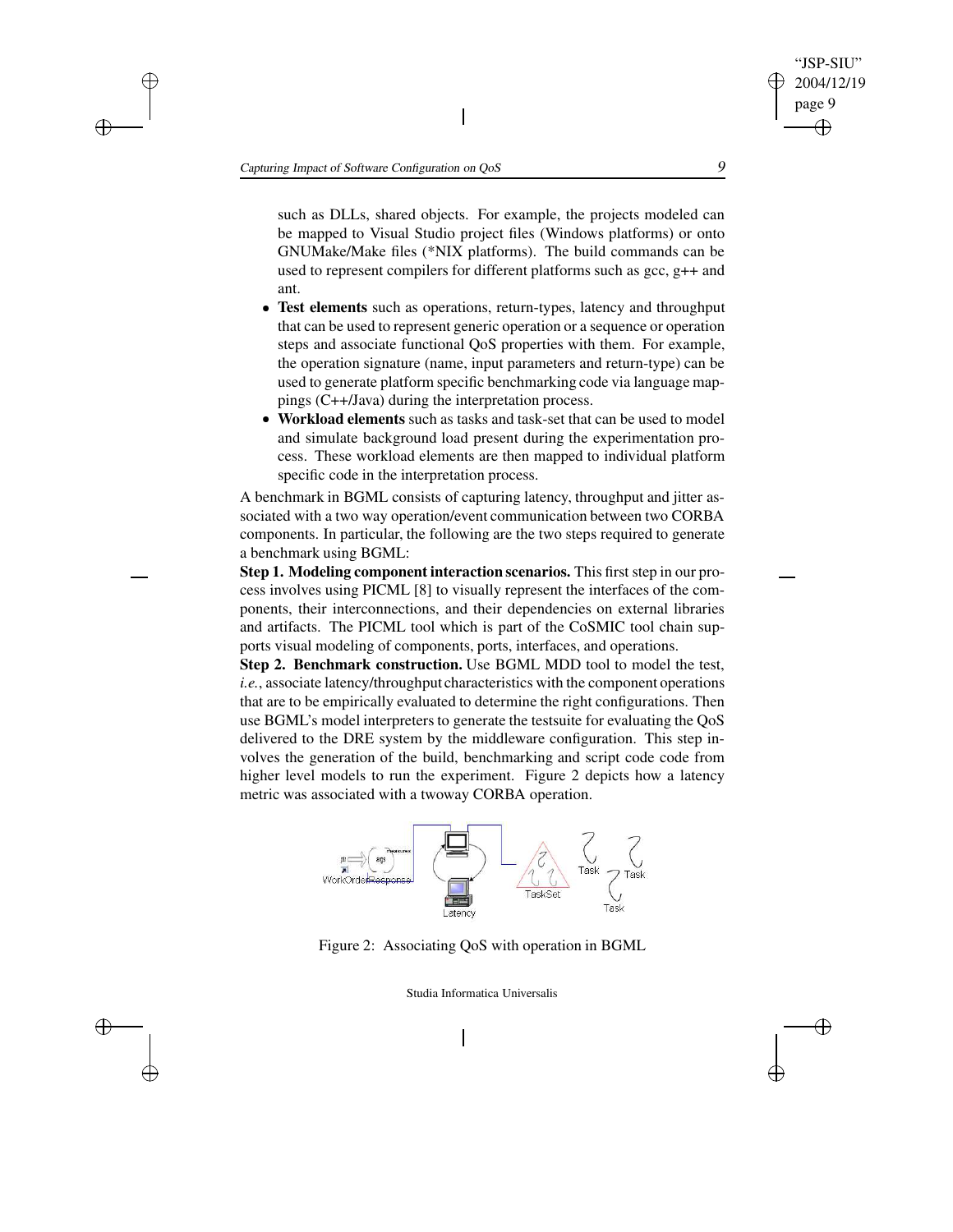## **3.2. Integrating BGML with Skoll**

Figure 3 presents an overview of how we have integrated BGML with the Skoll infrastructure.

 $\overline{\phantom{a}}$ 



Figure 3: Skoll QA Process View with BGML Enhancements

Below we describe how our BGML modeling tools interact with the existing Skoll infrastructure to enhance its DCQA capabilities.

**A.** QA engineers define a test configuration using BGML models. The necessary experimentation details are captured in the models, *e.g.*, the ORB configuration options used, the IDL interface exchanged between the client and the server, and the benchmark metric performed by the experiment.

**B & C.** QA engineers then use BGML to interpret the model. The OCML paradigm interpreter parses the modeled ORB configuration options and generates the required configuration files to configure the underlying ORB. The BGML paradigm interpreter then generates the required benchmarking code, *i.e.*, IDL files, the required header and source files, and necessary script files to run the experiment. Steps A, B, and C are integrated with Step 1 of the Skoll process. **D.** When users register with the Skoll infrastructure they obtain the Skoll client software and configuration template. This step happens in concert with Step 2, 3, and 4 of the Skoll process.

**E & F.** The client executes the experiment and returns the result to the Skoll server, which updates its internal database. When prompted by developers, Skoll displays execution results using an on demand scoreboard. This scoreboard displays graphs and charts for QoS metrics, *e.g.*, performance graphs, latency measures and foot-print metrics. Steps E and F correspond to steps 5, 6, and 7 of the Skoll process.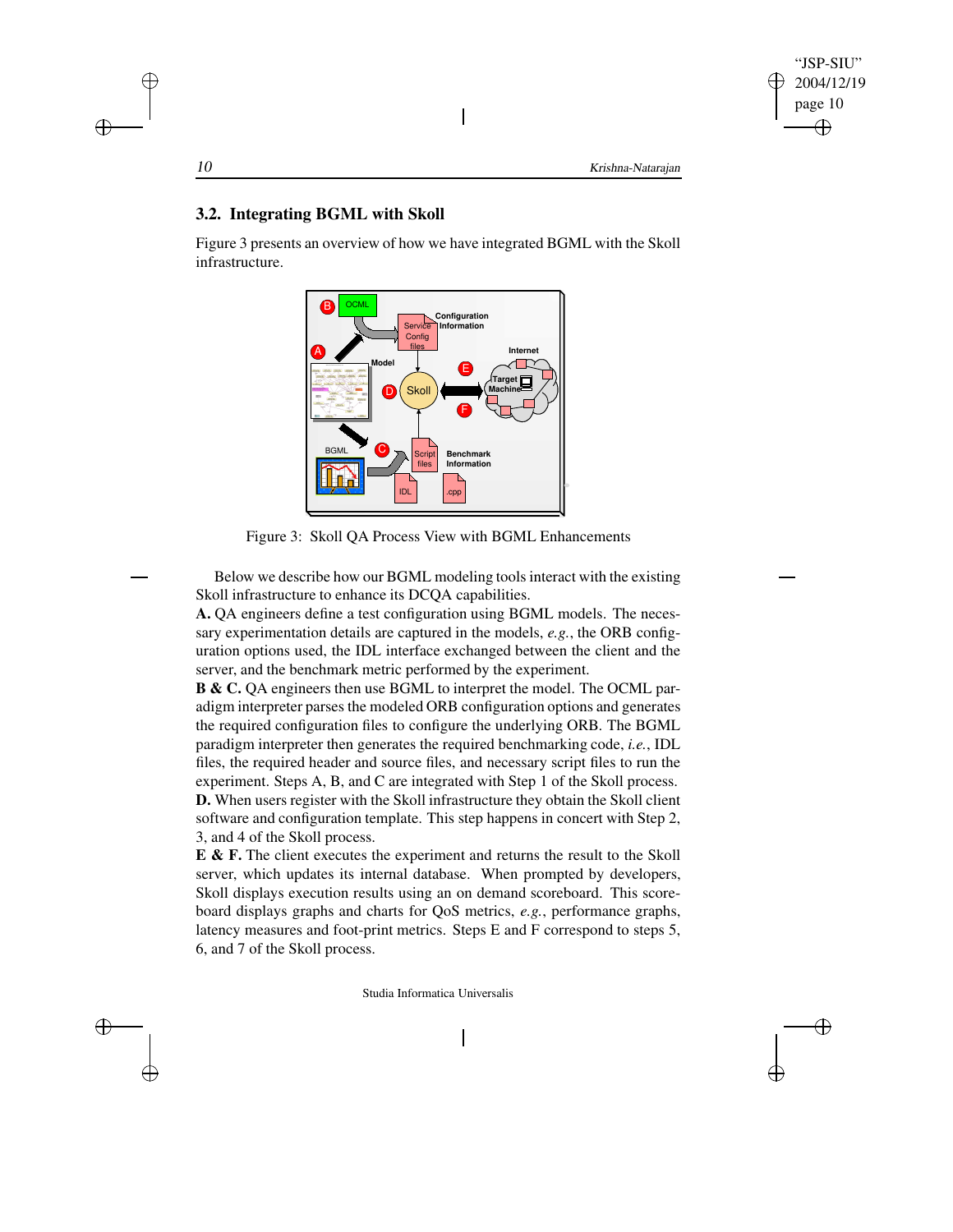# **4. DCQA Processfor Capturing QoS of Performance-intensive Software**

 $\overline{\phantom{a}}$ 

This section describes the design and results of an experiment we conducted to evaluate the enhanced DCQA capabilities that stem from integrating BGML with Skoll. In prior work [4], we used BGML to measure round-trip latency of the CIAO CCM middleware platform, focusing on generating scaffolding code, evaluating the correctness of the generated experiment code, and using models to identify performance bottlenecks and improve QoS characteristics. In this paper, we use the BGML modeling tools and Skoll infrastructure to execute a formally-designed experiment using a *full-factorial design*, which executes the experimental task (benchmarking in this case) exhaustively across all combinations of the experimental options (a subset of the configuration parameters of the CIAO QoS-enabled component middleware).

The data from our experiments is returned to the Skoll server, where it is organized into a database. The database then becomes a resource for developers of applications and middleware who wish to study the system's performance across its many different configurations. Since the data is gathered through a formally-designed experiment, we use statistical methods (*e.g.*, analysis of variance, wilcox ran sum tests, and classification tree analysis) to analyze the data. To demonstrate the utility of this approach, we present two use cases that show how (1) CIAO developers can query the database to improve the performance of the component middleware software and (2) application developers can fine-tune CIAO's configuration parameters to improve the performance of their software.

#### **4.1. Hypotheses**

The use cases we present in this section explore the following hypotheses:

- 1. The Skoll grid can be used together with BGML to quickly generate benchmark experiments that pinpoint specific QoS performance aspects of interest to developers of middleware and/or applications, *e.g.*, BGML allows QA process engineersto quickly setup QA processes and generate significant portions of the required benchmarking code.
- 2. Using the output of BGML, the Skoll infrastructure can be used to (1) quickly execute benchmarking experiments on end-user resources across a Skoll grid and (2) capture and organize the resulting data in a database that can be used to improve the QoS of performance-intensive software.
- 3. Developers and users of performance-intensive software can query the database to gather important information about that software, *e.g.*, obtain

Studia Informatica Universalis

 $\overline{\phantom{a}}$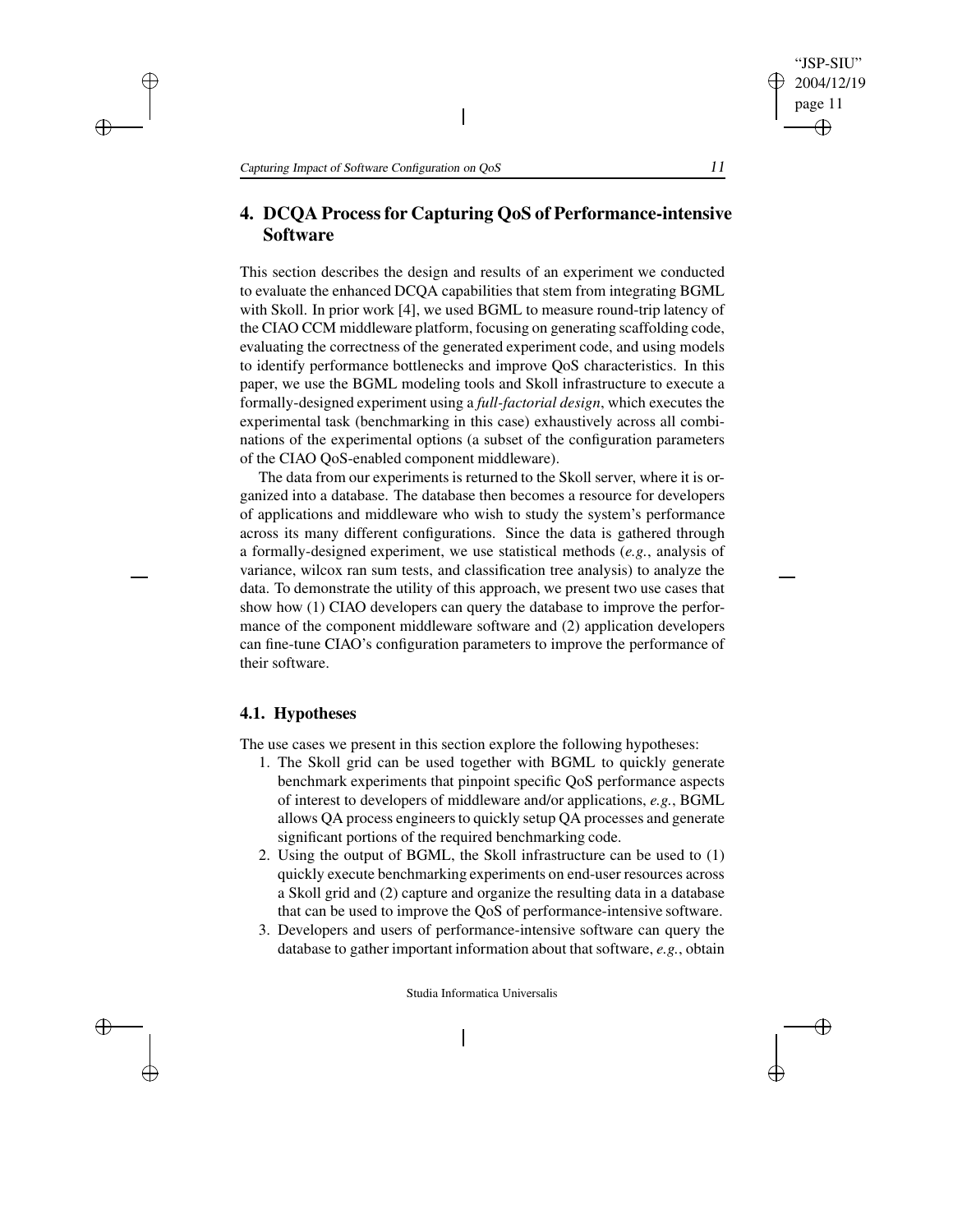a mix of configuration option settings that improve the performance for their specific workload(s).

 $\overline{\phantom{a}}$ 

# **4.2. Experimental Process**

We used the following experimental process to evaluate the hypotheses outlined in Section 4.1:

- **Step 1:** Choose a software system that has stringent performance requirements. Identify a relevant configuration space.
- **Step 2:** Select workload application model and build benchmarks using BGML.
- **Step 3:** Deploy Skoll and BGML to run benchmarks on multiple configurations using a full factorial design of the configuration options. Gather performance data.
- **Step 4:** Formulate and demonstrate specific uses of the performance results database from the perspective of both middleware and application developers.

# **4.2.1. Step 1: Subject Applications**

We used ACE  $5.4 + TAO$   $1.4 + CIAO$   $0.4$  for this study. CIAO [9] is a QoS-enabled implementation of CCM developed at Washington University, St. Louis and Vanderbilt University to help simplify the development of performanceintensive software applications by enabling developers to declaratively provision QoS policies end-to-end when assembling a DRE system. CIAO adds component support to TAO [3], which is distribution middleware that implements key patterns [10] to meet the demanding QoS requirements of DRE systems.

#### **4.2.2. Step 2: Build Benchmarks**

The following steps were performed by the ACE+TAO+CIAO QA engineers to build benchmarks using the BGML tool. The models were used to generate screening experiments to quantify behavior of latency and throughput.

- 1. QA engineers used the BGML modeling paradigm to compose the experiment. In particular, QA engineers use the domain-specific building blocks in BGML to compose experiments.
- 2. In the experiment modeled, QA engineers associated the QoS characteristic (in this case roundtrip latency and throughput) that will be captured in the experiment.

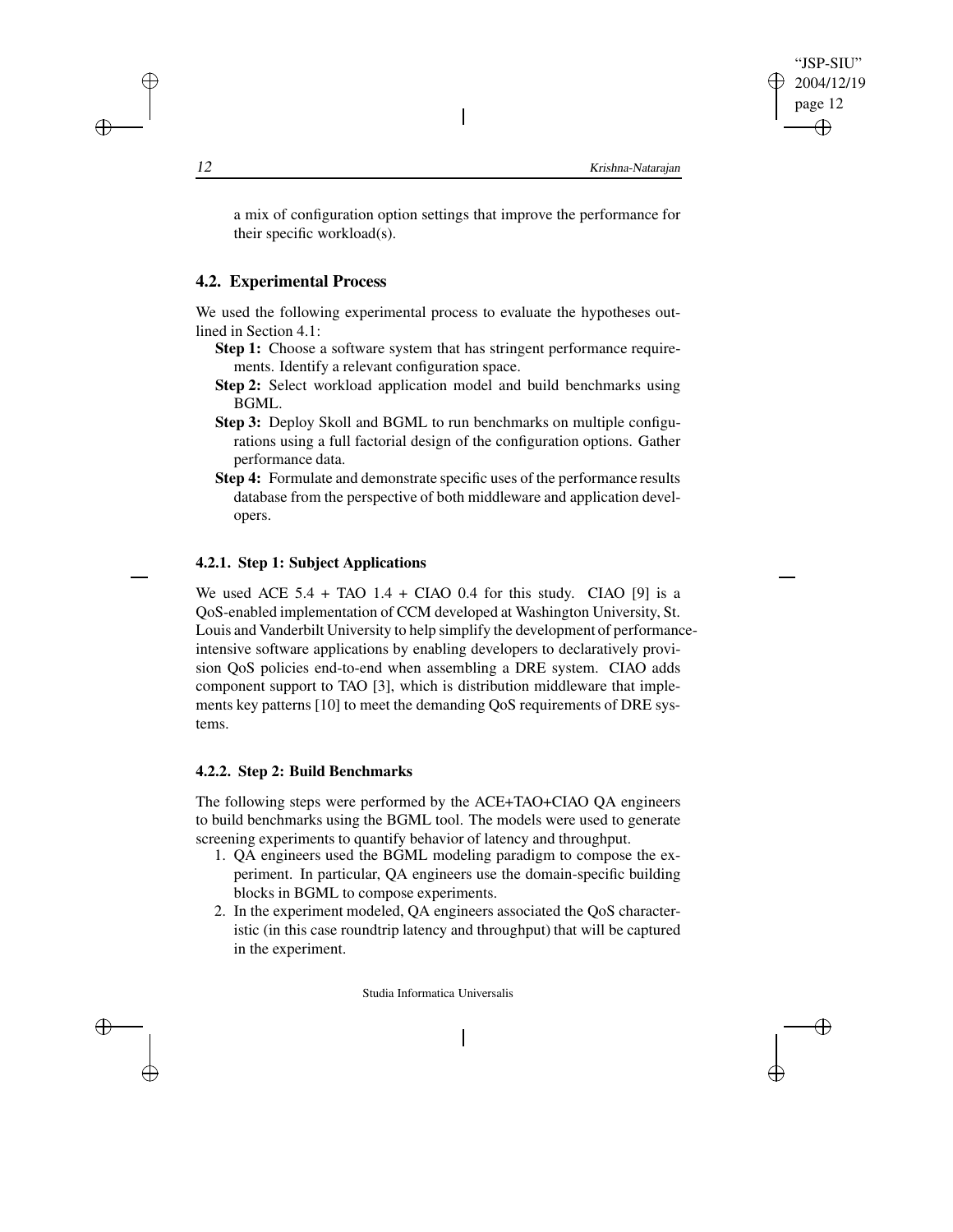3. Using the experiment modeled by QA engineers, BGML interpreters generated the benchmarking code required to set-up, run, and tear-down the experiment. The generated files include component implementation files (.h and .cpp), IDL files (.idl), component IDL files (.cidl), and benchmarking code (.cpp) files.

 $\overline{\phantom{a}}$ 

4. The generated file was then executed using the Skoll DCQA process and QoS characteristics were measured. The execution was done in Step 4 described in Section 4.2.4.

#### **4.2.3. Step 3: Execute the DCQA process**

For this version of ACE+TAO+CIAO, we identified 14 run-time options that could affect latency and throughput. As shown in Table 1, each option is binary, so the entire configuration space is  $2^{14} = 16,384$ . We executed the benchmark experiments on each of the 16,384 configurations. This is called a full-factorial experimental design. Clearly such designs will not scale up to arbitrary numbers of factors. In ongoing work we are therefore studying strategies for reducing the number of observations that must be examined. In the current example, however, the design is manageable.

| <b>Option Index</b> | <b>Option Name</b>                    | <b>Option Settings</b> |
|---------------------|---------------------------------------|------------------------|
| opt1                | <b>ORBReactorThreadQueue</b>          | <b>{FIFO, LIFO}</b>    |
| opt <sub>2</sub>    | ORBClientConnectionHandler            | $\{RW, MT\}$           |
| opt3                | <b>ORBReactorMaskSignals</b>          | $\{0, 1\}$             |
| opt4                | <b>ORBConnectionPurgingStrategy</b>   | $\{LRU, LFU\}$         |
| opt5                | ORBConnectionCachePurgePercentage     | $\{10, 40\}$           |
| opt6                | ORBConnectionCacheLock                | {thread, null}         |
| opt7                | ORBCorbaObjectLock                    | thread, null           |
| opt8                | ORBObjectKeyTableLock                 | {thread, null}         |
| opt9                | <b>ORBInputCDRAllocator</b>           | thread, null           |
| opt10               | ORBConcurrency                        | {reactive, tpc}        |
| opt11               | ORBActiveObjectMapSize                | $\{32, 128\}$          |
| opt12               | ORBUseridPolicyDemuxStrategy          | {linear, dynamic}      |
| opt13               | ORBSystemidPolicyDemuxStrategy        | linear, dynamic        |
| opt14               | ORBUniqueidPolicyReverseDemuxStrategy | linear, dynamic        |

Table 1: **The Configuration Space: Run-time Options and their Settings**

For a given configuration, we use the BGML modeling paradigms to model the configuration visually and generate the scaffolding code to run the benchmarking code. The experiment was run three times and for each run the client sent 300,000 requests to the server. In total, we distributed and ran  $\sim$  50,000 benchmarking experiments. For each run, we measured the latency values for each request and total throughput (events/second).

Studia Informatica Universalis

 $\overline{\phantom{a}}$ 

"JSP-SIU" 2004/12/19 page 13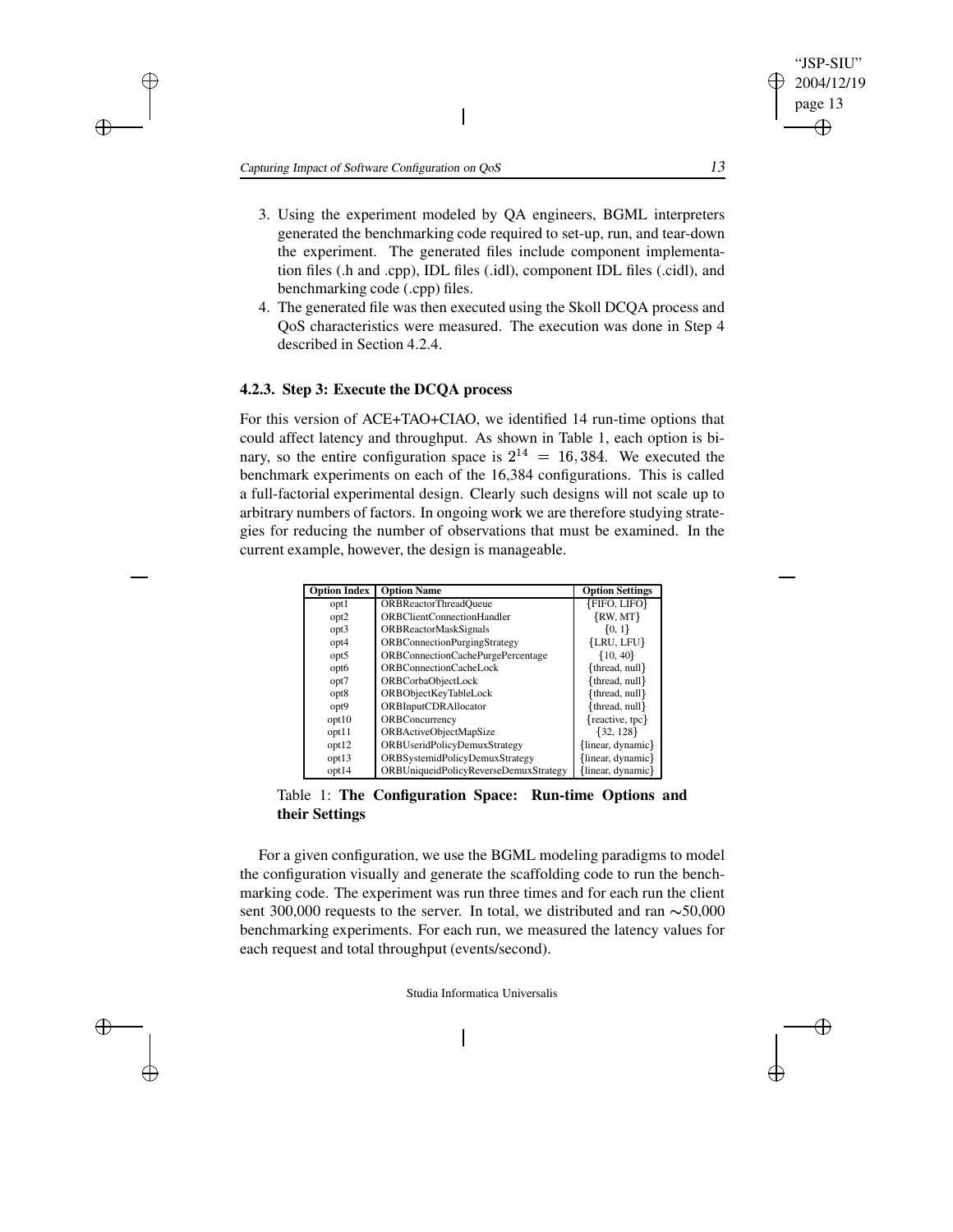The BGML modeling tool helps improve the productivity of QA engineers by allowing them to compose the experiment *visually* rather than wrestling with low-level source code. This tool thus resolves tedious and error-prone accidental complexities associated with writing correct code by auto-generating them from higher level models. Table 2 summarizes the BGML code generation metrics for a particular configuration.

 $\overline{\phantom{a}}$ 

| Files             | Number | <b>Lines of Code</b> | Generated $(\% )$ |
|-------------------|--------|----------------------|-------------------|
| IDL               |        |                      | 100               |
| Source (.cpp)     |        | 310                  | 100               |
| Header (.h)       |        | 108                  | 100               |
| Script (.pl)      |        | 115                  | 100               |
| Config (svc.conf) |        |                      | 100               |
| Descriptors (XML) |        |                      |                   |

Table 2: **Generated Code Summary for BGML**

This table shows how BGML automatically generates 8 of 10 required files that account for 88% of the code required for the experiment.

#### **4.2.4. Step 4: Example Use Cases**

Below we present two use cases that leverage the data collected by the Skoll DCQA process. The first scenario involves application developers who need information to help configuring CIAO for their use. The second involves CIAO middleware developers who want to prioritize certain development tasks.

**Use case #1: Application developer configuration.** In this scenario, a developer of a performance-intensive software application is using CIAO. This application is expected to have a fairly smooth traffic stream and needs high overall throughput and low latency for individual messages. This developer has decided on several of the option settings needed for his/her application, but is unsure how to set the remaining options and what effect those specific settings will have on application performance. To help answer this question, the application developer goes to the ACE+TAO+CIAO Skoll web page and identifies the general workload expected by the application, the platform, OS, and ACE+TAO+CIAO versions used. Next, the developer arrives at the web page shown in Figure 4. On this page the application developer inputs those option settings (s)he expects to use and left unspecified (denoted "\*") those for which (s)he needs guidance. The developer also indicates the performance metrics (s)he wishes to analyze and then submits the page.

Submitting the page causes several things to happen. First, the data corresponding to the known option settings is located in the Skoll databases. Next, the system graphs the historical performance distributions of both the entire configuration space and the subset specified by the application developer (*i.e.*,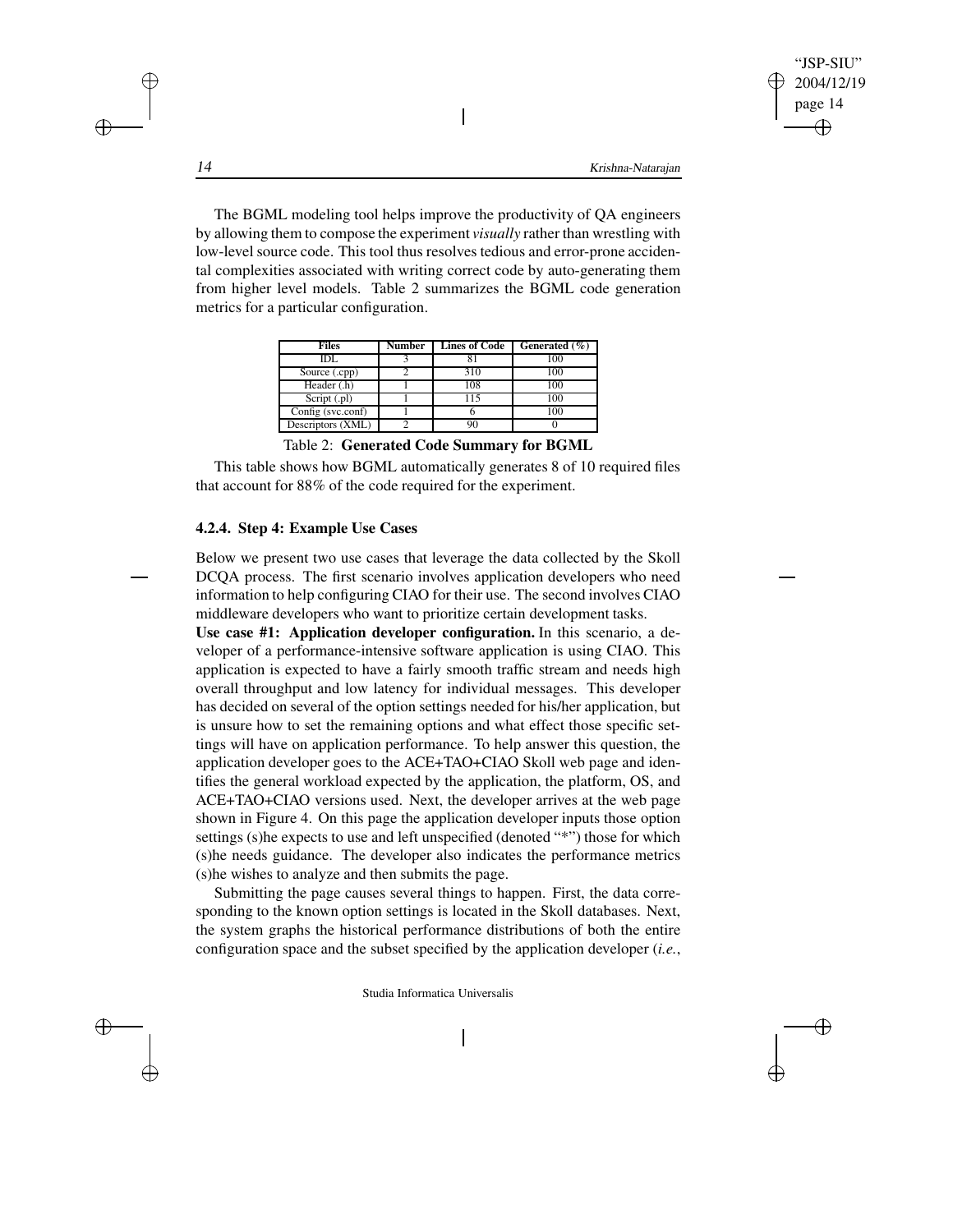



 $\nightharpoonup$  ORBU<sub>r</sub>

Query Reset

 $\oplus$ 

 $\bigoplus$ 

 $\bigoplus$ 

 $\oplus$ 

the subset of the configuration space consistent with the developer's partiallyspecified options). These graphs are shown in Figure 5 and Figure 6.



Last, the system presents a statistical analysis of the options that significantly affect the performance measures, as depicted in Figure 6. Together, these views present the application developer with several pieces of information. First, it shows how the expected configuration has performed historically on a specific set of benchmarks. Next, it compares this configuration's performance with the performance of other possible configurations. It also indicates

Studia Informatica Universalis

 $\overline{\phantom{a}}$ 

 $\oplus$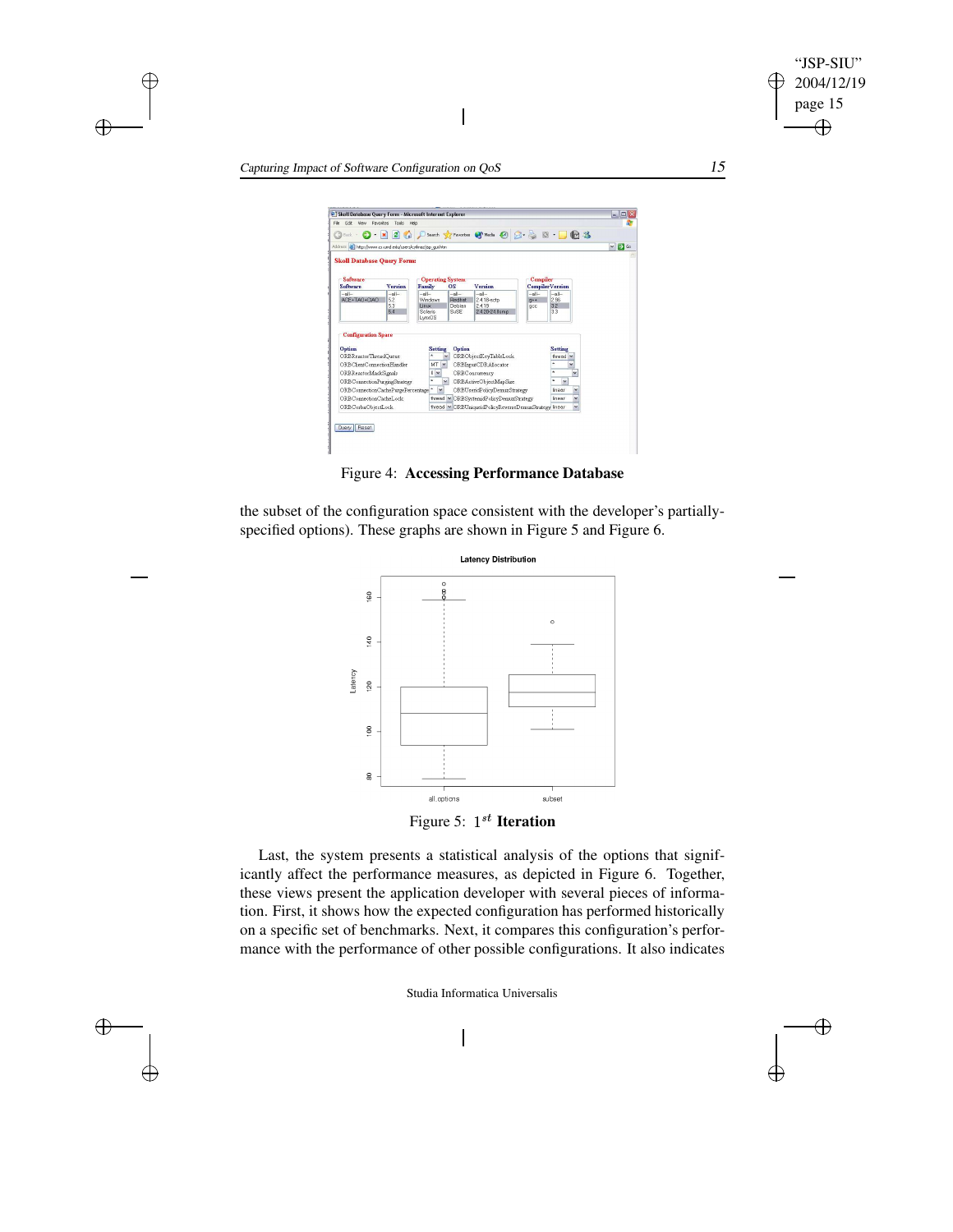16 Krishna-Natarajan



 $\overline{\phantom{a}}$ 



which of the options have a significant effect on performance and thus should be considered carefully when selecting the final configuration.

Continuing our use case example, the application developer sees that option *opt10* (ORBConcurrency) has not been set and that it has a significant effect on performance. To better understand the effect of this option, the developer consults the main effects graph shown in Figure 6). This plot shows that setting ORBConcurrency to *thread-per-connection* (where the ORB dedicates one thread to each incoming connection) should lead to better performance than setting it to *reactive* (where the ORB uses a single thread to detect, demultiplex and service multiple client connections). The application developer therefore sets the option and reruns the earlier analysis. The new analysis shows that, based on historical data, the new setting does indeed improve performance, as shown in Figure 7.

However, the accompanying main effects graph shown in Figure 8 shows that the remaining unset options are unlikely to have a substantial effect on performance. At this point, the application developer has several choices, *e.g.*, (s)he can stop here and set the remaining options to their default settings or (s)he can revisit the original settings. In this case, our developer reexamines the original settings and their main effects (See Figure 9) and determines that changing the setting of *opt2* (ORBClientConnectionHandler) might greatly improve performance.

Using this setting will require making some changes to the actual application, so the application developer reruns the analysis to get an idea of the potential benefits of changing the option setting. The resulting data is shown in Figure 10. The results in this figure show that the performance improvement

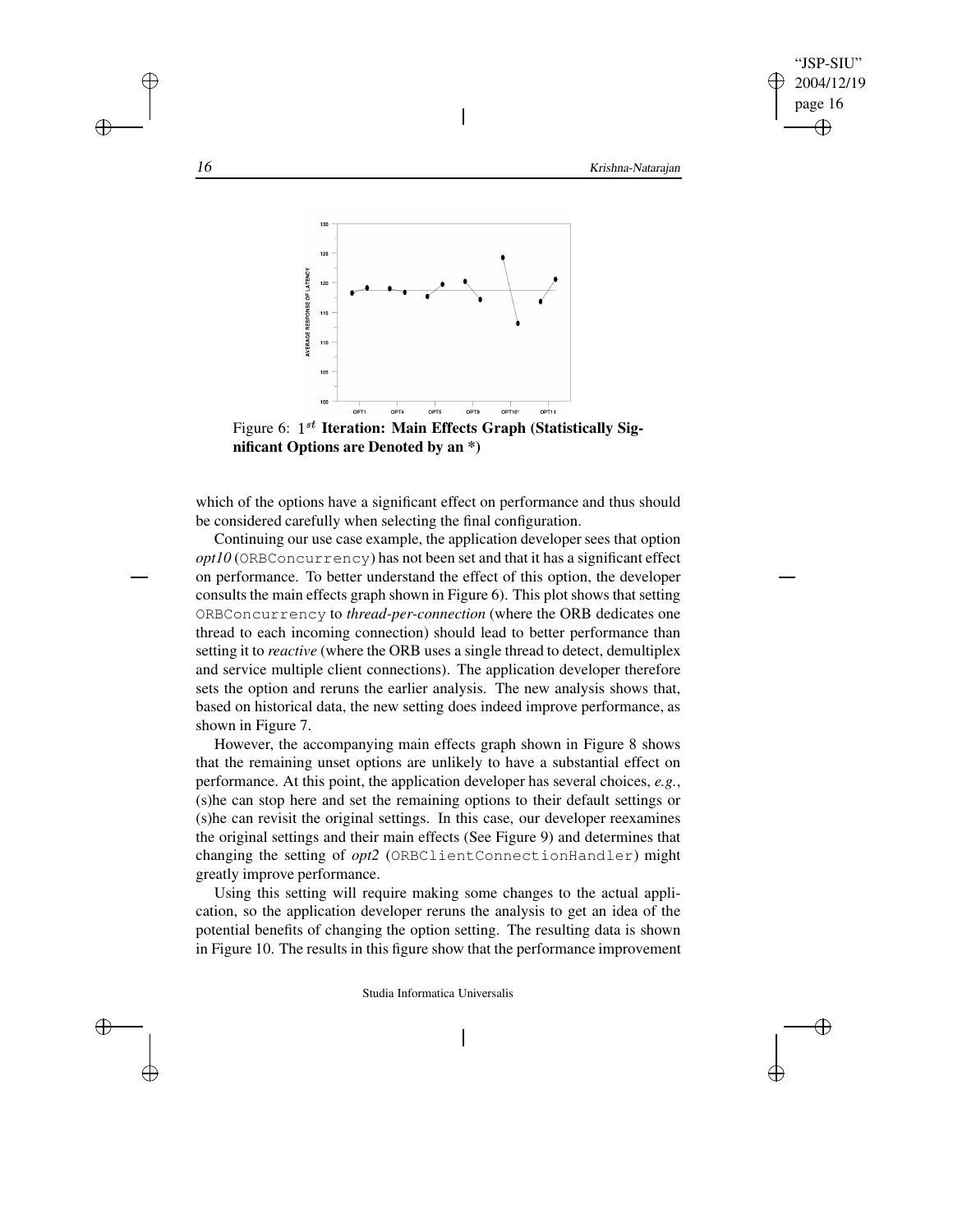

 $\oplus$ 

Capturing Impact of Software Configuration on QoS 17

 $\oplus$ 

 $\bigoplus$ 

 $\bigoplus$ 

 $\oplus$ 



 $\overline{\phantom{a}}$ 



Figure 8:  $2^{nd}$  Iteration: Main effects graph (Statistically Sig**nificant Options are Denoted by an \*)**

from setting this option would be substantial. The developer would now have to decide whether the benefits justify the costs of changing the application. **Use case #2: Middleware developer task prioritization.** In this scenario, a developer of CIAO middleware itself wants to do an exploratory analysis of the system's performance across its configuration space. This developer is looking for areas that are in the greatest need of improvement. To do this (s)he accesses the ACE+TAO+CIAO and Skoll web page and performs several tasks.

First, (s)he examines the overall performance distribution of one or more performance metric. In this case, the middleware developer examines measurements of system latency, noting that the tails of the distribution are quite

Studia Informatica Universalis

 $\overline{\phantom{a}}$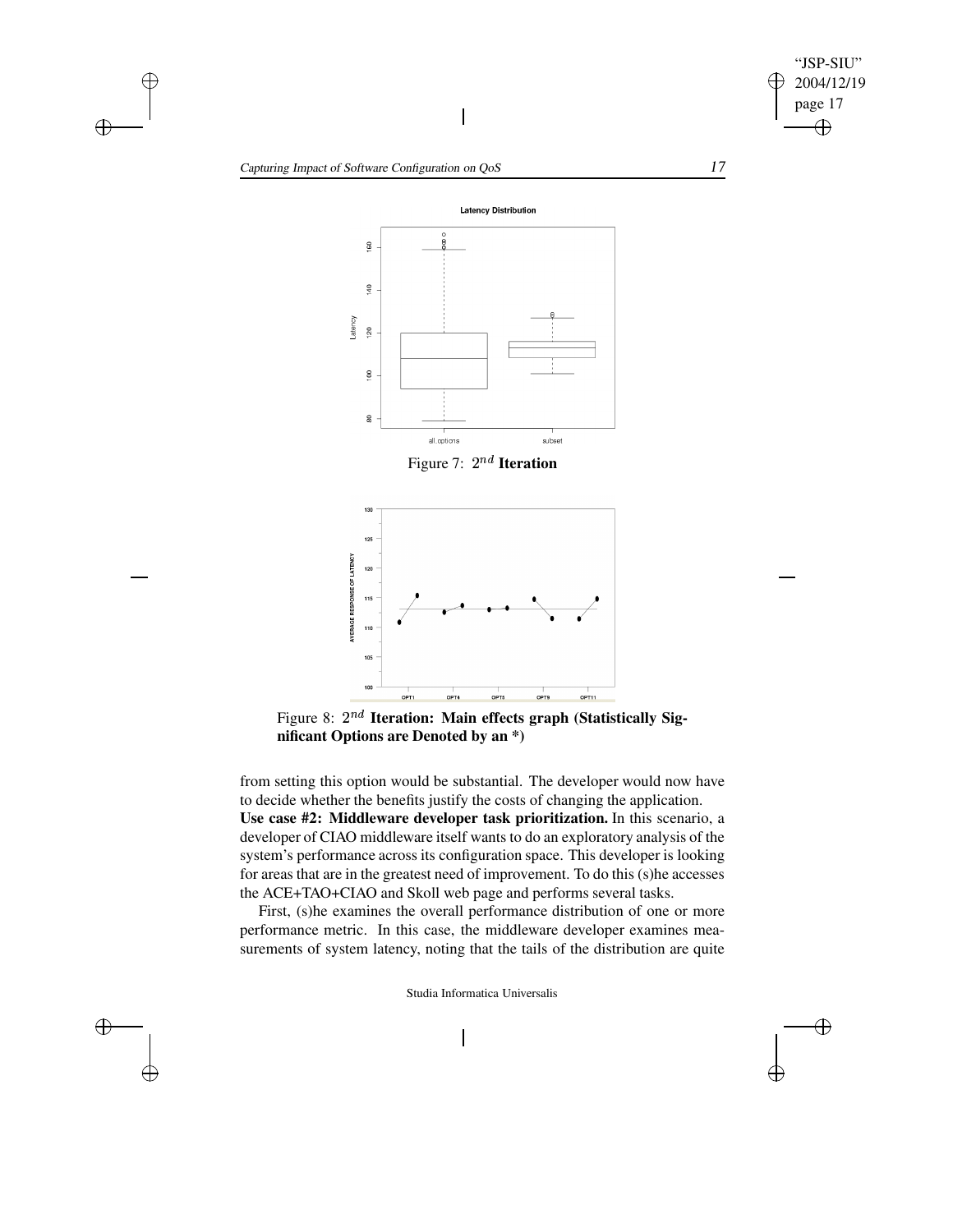

Figure 9:  $3^{rd}$  Iteration: Main Effects Graph (Statistically Sig**nificant Options are Denoted by an \*)**

OPT7

OPT8

OPT12 OPT13 OPT14

OPT3 OPT6

OPT2\*

100



Figure 10:  $3^{rd}$  **Iteration: Step 3** 

long (the latency plots are the same as those found in the "all.options" subplots of Figure 5). The developers wants to better understand which specific configurations are the poor performers.<sup>3</sup>

Our DCQA process casts this question as a classification problem. The middleware developer therefore recodes the performance data into two categories: those in the worse-performing 10% and the rest. From here out, (s)he considers poor performing configurations as those in the bottom 10%. Next, (s)he uses

Studia Informatica Universalis

 $\bigoplus$ 

 $\oplus$ 



 $\oplus$ 

<sup>&</sup>lt;sup>3</sup> For latency the worst performers are found in the upper tail, whereas for throughput it is the opposite.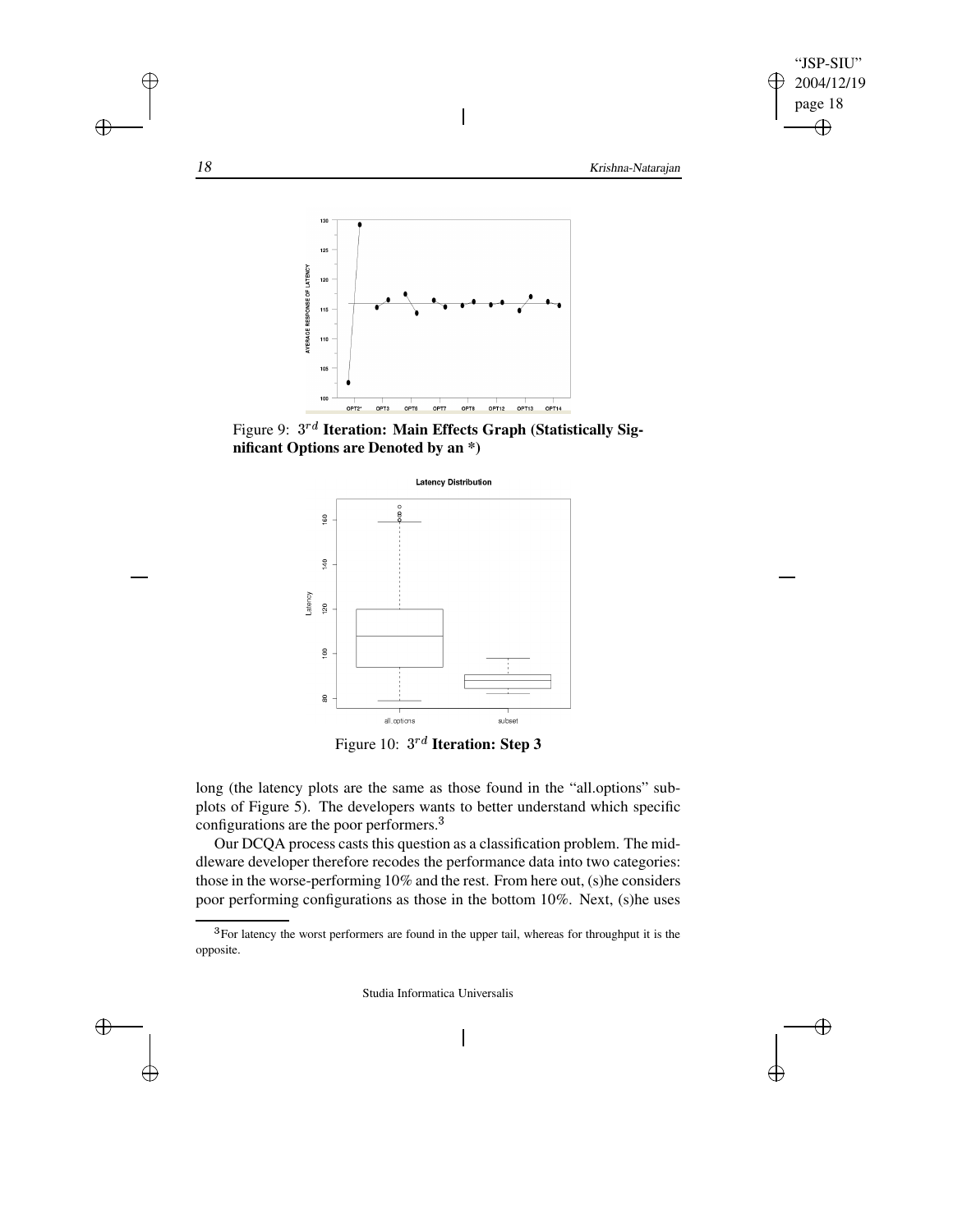classification tree analysis [11] to model the specific combinations of options that lead to degraded performance.

For our current use case example, the middleware developer uses a classification tree to extract performance-degrading option patterns, *i.e.*, (s)he extracts the options and option settings from the tree that characterize poorly performing configurations. Figure 11 shows one tree obtained from the CIAO data (for space reasons the tree shown in the Figure gives only a coarse picture of the information actually contained in the tree).



Figure 11: **Sample Classification Tree Modeling Poorly Performing Configurations**

By examining the tree, the middleware developer notes that a large majority of the poorly performing configurations have ORBClientConnection-Handler set to *MT* and ORBConcurrency set to *reactive*. The first option indicates that the CORBA ORB uses separate threads to service each incoming connections. The second option indicates that the ORB's reactor [10] (the framework that detects and accepts connections and dispatches event to the corresponding event handlers when events arrive) are executed by a pool of threads.

The information gleaned by the classification tree is then used to guide exploratory data analysis. To help middleware developers organize and visualize the large amount of data, we employed the Treemaps data visualizer ( www. cs.umd.edu/hcil/treemap), which allows developers to explore multidimensional data.

The performance data described in the previous paragraph is represented as a treemap. In this scheme, poorly performing configurations are shown as dark tiles and the acceptably performing configurations as lighter tiles. The layout first divides the data into two halves: the left for configurations with ORBClientConnectionHandler set to *RW* and the right for those set to *MT*. Each half is further subdivided, with the upper half for configurations with ORCConcurrency set to *thread-per-connection* and the lower half for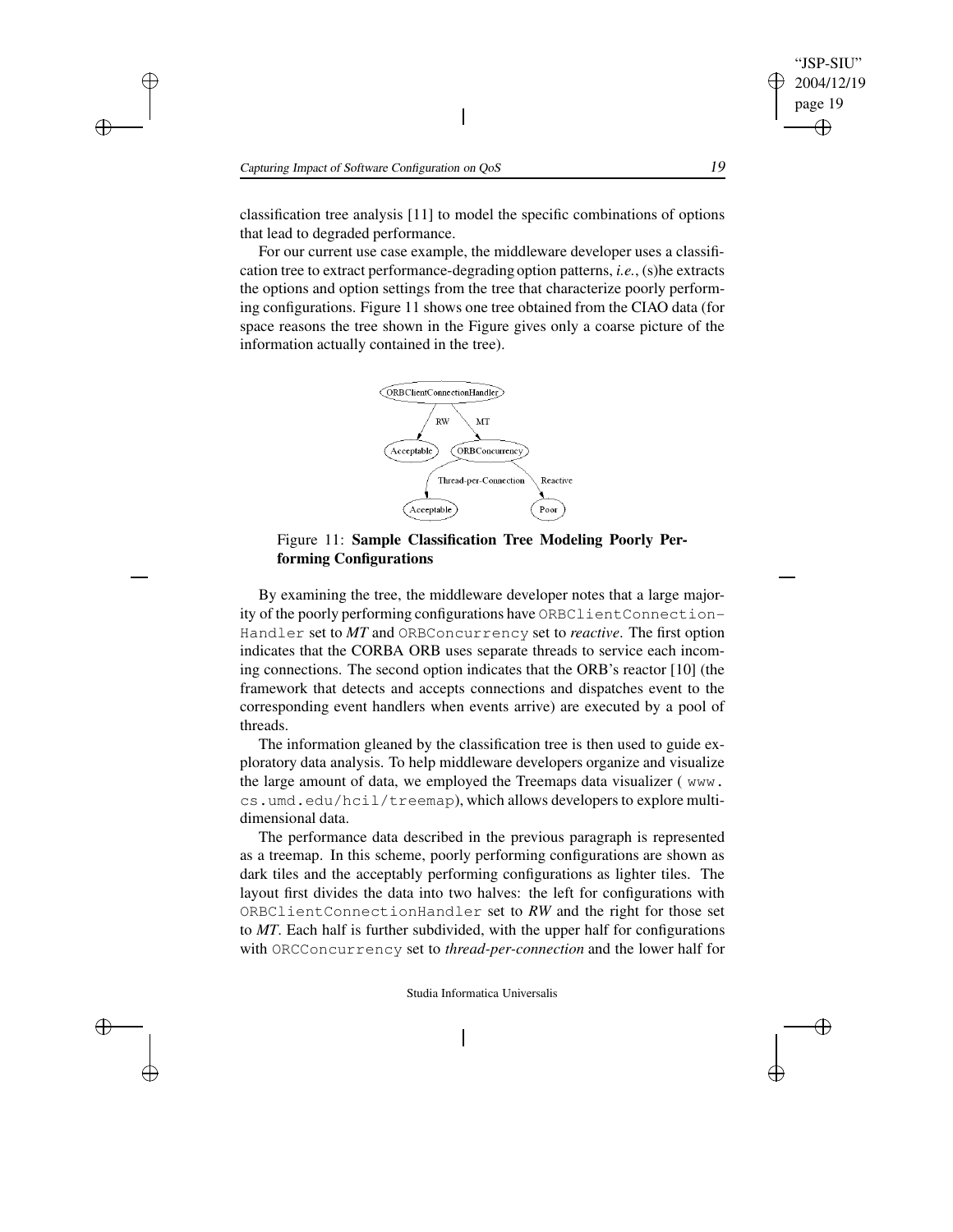those set to *reactive*. The data can be further subdivided to arbitrary levels, depending on how many options the middleware developer wishes to explore.

 $\overline{\phantom{a}}$ 

The middleware developer continues to explore the data, checking whether the addition of other options would further isolate the poor performers, thereby providing more information about the options that negatively influence performance. After some exploration, the middleware developer find no other influential options. Next, (s)he examines the poor performing configurations that are not part of the n group, *i.e.*, those with ORBCurrency set to *threadper-connection* rather than *reactive*. The middleware developer determines that nearly all of the latency values for these configurations are quite close to the 10% cutoff. In fact, lowering the arbitrary cutoff to around 8% leads to the situation in which nearly every poor performer has ORBConnectionClient-Handler set to *MT* and ORBConcurency set to *reactive*. Based on this information, the middleware developer can conduct further studies to determine whether a redesign might improve performance.

#### **4.3. Discussion**

The experiments reported in this section empirically explored how integrating BGML and Skoll allowed us to quickly implement specific DCQA processes to help application and middleware developers understand, use, and improve highly-variable performance-intensive systems. To accomplish this, we used BGML and Skoll to implement a DCQA process that conducted a large-scale, formally-designed experiment across a grid of remote machines. This process quickly collected performance data across all combinations of a set of system configuration options, thereby allowing application and middleware developers to conduct sophisticated statistical analyses.

We found that the BGML modeling approach allowed us to specify the relevant configuration space quickly and to automatically generate a large fraction of the benchmark code needed by the DCQA process. In our previous efforts [1] we performed these steps manually, making numerous errors. Overall, it took around 48 hours of CPU time to run the  $\sim$  50,000 experimental tasks dictated by the experimental design. Calendar time is effectively dictated by the number of end-users participating in the process. We see no problem conducting these types of experiment several times a day, which is particularly useful for ACE++TAOCIAO developers (whose middleware infrastructure changes quite frequently), since this will help keep the performance data in synch with the evolving middleware.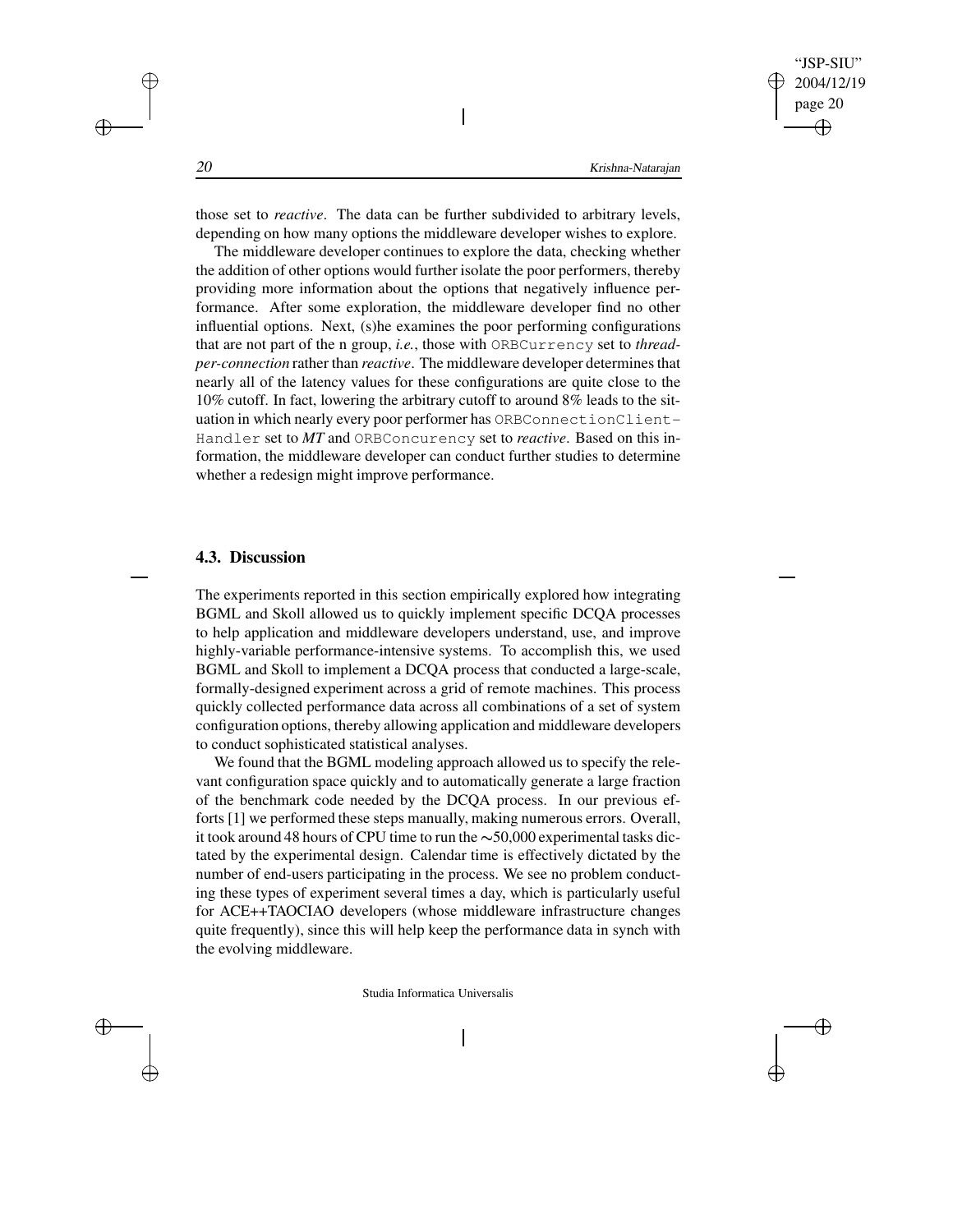Although this paper focused on experiments over a single platform, we can run our Skoll DCQA process over many platforms. This cross-platform portability is extremely important to ACE++TAOCIAO developers because their middleware run over dozens of compiler/OS platforms, though individual middleware developers often have access to only a few platforms. Our DCQA process therefore gives individual developers virtual access to all platforms. Moreover, our approach makes performance data accessible to application developers and end-users, which helps extend the benefits of DCQA processes from the core to the periphery.

 $\overline{\phantom{a}}$ 

Despite the success of our experiments, we also found numerous areas for improvement. For example, we realize that exhaustive experimental designs can only scale up so far. As the number of configuration options under study grows, it will become increasingly important to find more efficient experimental designs. Moreover, the options we studied were binary and had no interoption constraints, which will not always be the case in practice. Additional attention therefore must be paid to the experimental design to avoid incorrect analysis results.

We also found that much more work is needed to support data visualization and interactive exploratory data analysis. We have included some tools for this in Skoll, but they are rudimentary. More attention must be paid to characterizing the workload examined by the benchmark experiments. The one we used in this study modeled a constant flow of messages, but obviously different usage scenarios will call for different benchmarks. Finally, we note that our use cases focused on middleware and applications at a particular point in time. Time-series analyses that study systems as they evolve may also be valuable.

# **5. Concluding Remarks & Future Work**

Reusable software for performance-intensive systems increasingly has a multitude of configuration options and runs on a wide variety of hardware, compiler, network, OS, and middleware platforms. The distributed continuous QA techniques provided by Skoll play an important role in ensuring the correctness and quality of service (QoS) of performance-intensive software.

Skoll helps to ameliorate the variability in reusable software contexts by providing

 Domain-specific modeling languages that encapsulate the variability in software configuration options and interaction scenarios within GME modeling paradigms.

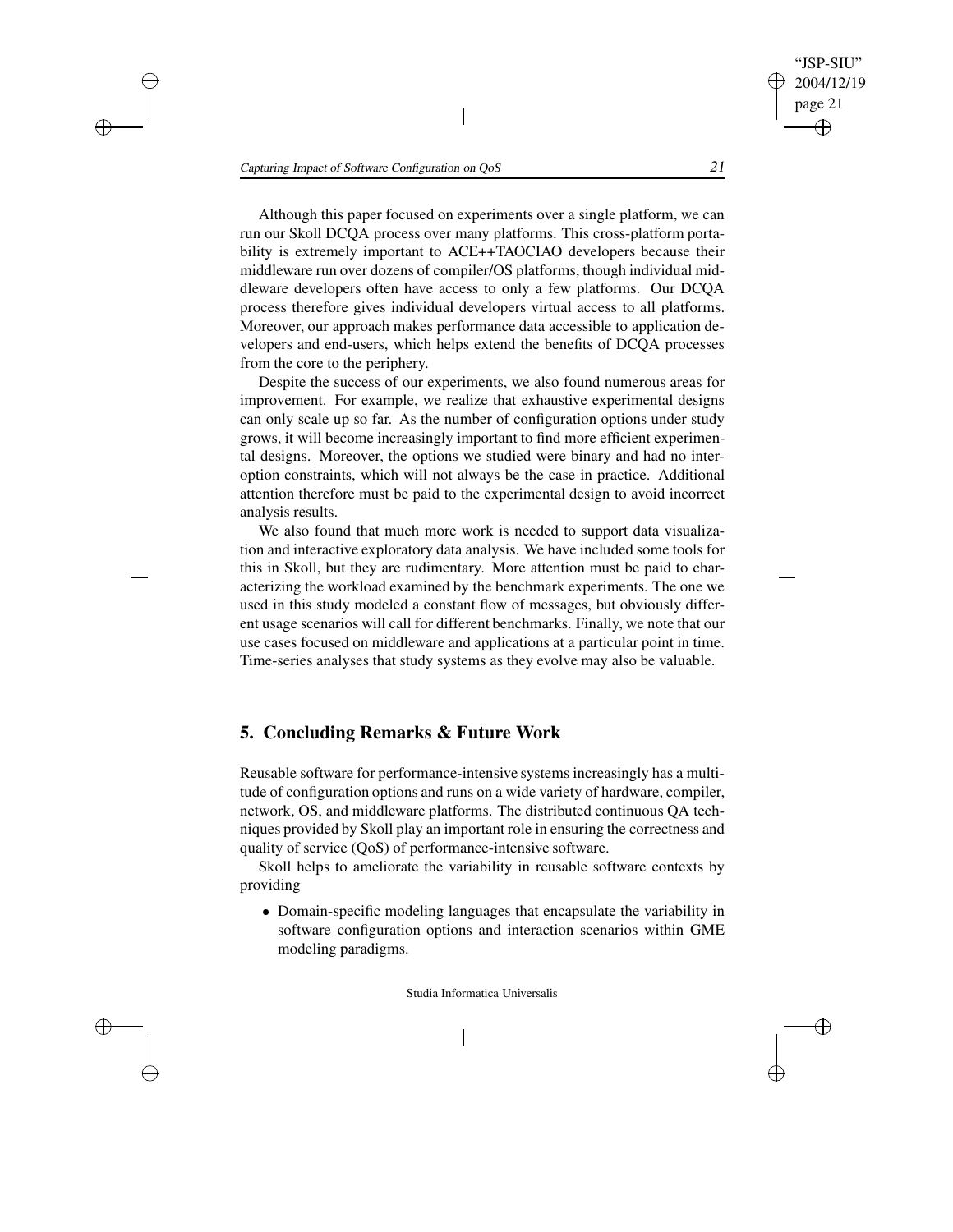An Intelligent Steering Agent (ISA) to map configuration options to clients that test the configuration and adaptation strategies to learn from the results obtained from clients and

 $\overline{\phantom{a}}$ 

 Model-based interpreters that generate benchmarking code and provide a framework to automate benchmark tests and facilitate the seamless integration of new tests.

Our experimental results showed how the modeling tools improve productivity by resolving the accidental complexity involved in writing error-prone source code for each benchmarking configuration. Section 4.2.3 showed that by using BGML,  $\sim$ 90% of the code required to test and profile each combination of options can be generated, thereby significantly reducing the effort required by QA engineers to empirically evaluate impact of software variability on numerous QOS parameters. Section 4.2.4 showed how the results collected using Skoll can be used to populate a data repository that can be used by both application and middleware developers. The two use case presented in our feasibility study showed how our approach provides feedback to (1) application developers, *e.g.*, to tune configurations to maximize end-to-end QoS and (2) middleware developers, *e.g.*, to more readily identify configurations that should be optimized further.

In future work, we are applying DCQA processes to a grid of geographically decentralized computers composed of thousands of machines provided by users, developers, and organizations around the world. We are also integrating our DCQA technologies into the DRE software repository maintained by the ESCHER Institute (www.escherinstitute.org), which is a nonprofit organization<sup>4</sup> established to preserve, maintain, and promote the technology transfer of government-sponsored R&D tools and frameworks in the DRE computing domain.

### **References**

- [1] A. Memon, A. Porter, C. Yilmaz, A. Nagarajan, D. C. Schmidt, and B. Natarajan, "Skoll: Distributed Continuous Quality Assurance," in *Proceedings of the 26th IEEE/ACM International Conference on Software Engineering*, (Edinburgh, Scotland), IEEE/ACM, May 2004.
- [2] D. C. Schmidt and S. D. Huston, *C++ Network Programming, Volume 1: Mastering Complexity with ACE and Patterns*. Boston: Addison-Wesley, 2002.
- [3] D. C. Schmidt, D. L. Levine, and S. Mungee, "The Design and Performance of Real-Time Object Request Brokers," *Computer Communications*, vol. 21, pp. 294–324, Apr. 1998.

Studia Informatica Universalis



<sup>&</sup>lt;sup>4</sup>The initial sponsors of the ESCHER Institute are General Motors, Raytheon, Boeing, NSF, and DARPA.